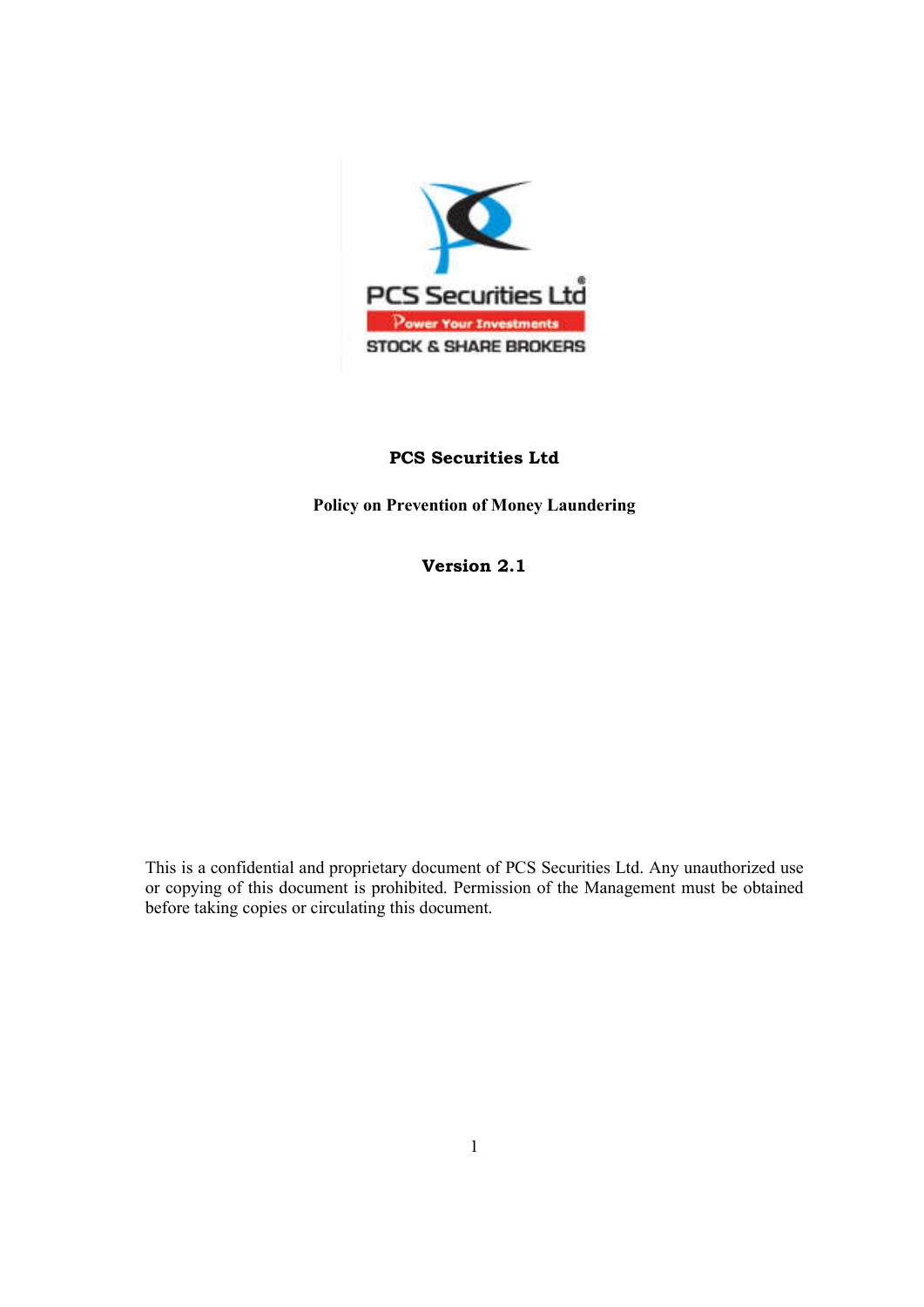| Sr.No          | <b>Particulars</b>                                                                             | Page No        |
|----------------|------------------------------------------------------------------------------------------------|----------------|
| $\mathbf{1}$   | Background                                                                                     | $\overline{3}$ |
| $\overline{2}$ | Statement of policy                                                                            | $3-4$          |
| 3              | The Objective                                                                                  | 4              |
| 4              | Definition of Money Laundering (ML)                                                            | $4 - 5$        |
| 5              | <b>Customer Due Diligence Measures</b>                                                         | 5              |
| 5.1            | Policy for acceptance of clients                                                               | $5-6$          |
| 5.2            | <b>Risk Based Approach</b>                                                                     | $6 - 8$        |
| 5.3            | Clients of special category (CSC)                                                              | $\,8\,$        |
| 5.4            | Client identification procedure                                                                | $8 - 10$       |
| 5.5            | Reliance on third party for carrying out Client Due Diligence (CDD)                            | 10             |
| 6              | Record Keeping/Retention of Records                                                            | $10 - 11$      |
| 7              | Information to be Maintained                                                                   | 11             |
| 8              | Monitoring of Transactions and reporting                                                       | $11 - 12$      |
| 9              | Suspicious Transaction Monitoring & Reporting                                                  | $12 - 13$      |
| 10             | List of Designated Individuals/Entities                                                        | 13             |
| 11             | Procedure for freezing of funds, financial assets or economic<br>resources or related services | $13 - 14$      |
| 12             | Reporting to Financial Intelligence Unit-India                                                 | $14 - 15$      |
| 13             | Designation of an officer for reporting of suspicious transaction                              | $15-16$        |
| 14             | Employees' Hiring/Training                                                                     | 16-23          |

**INDEX**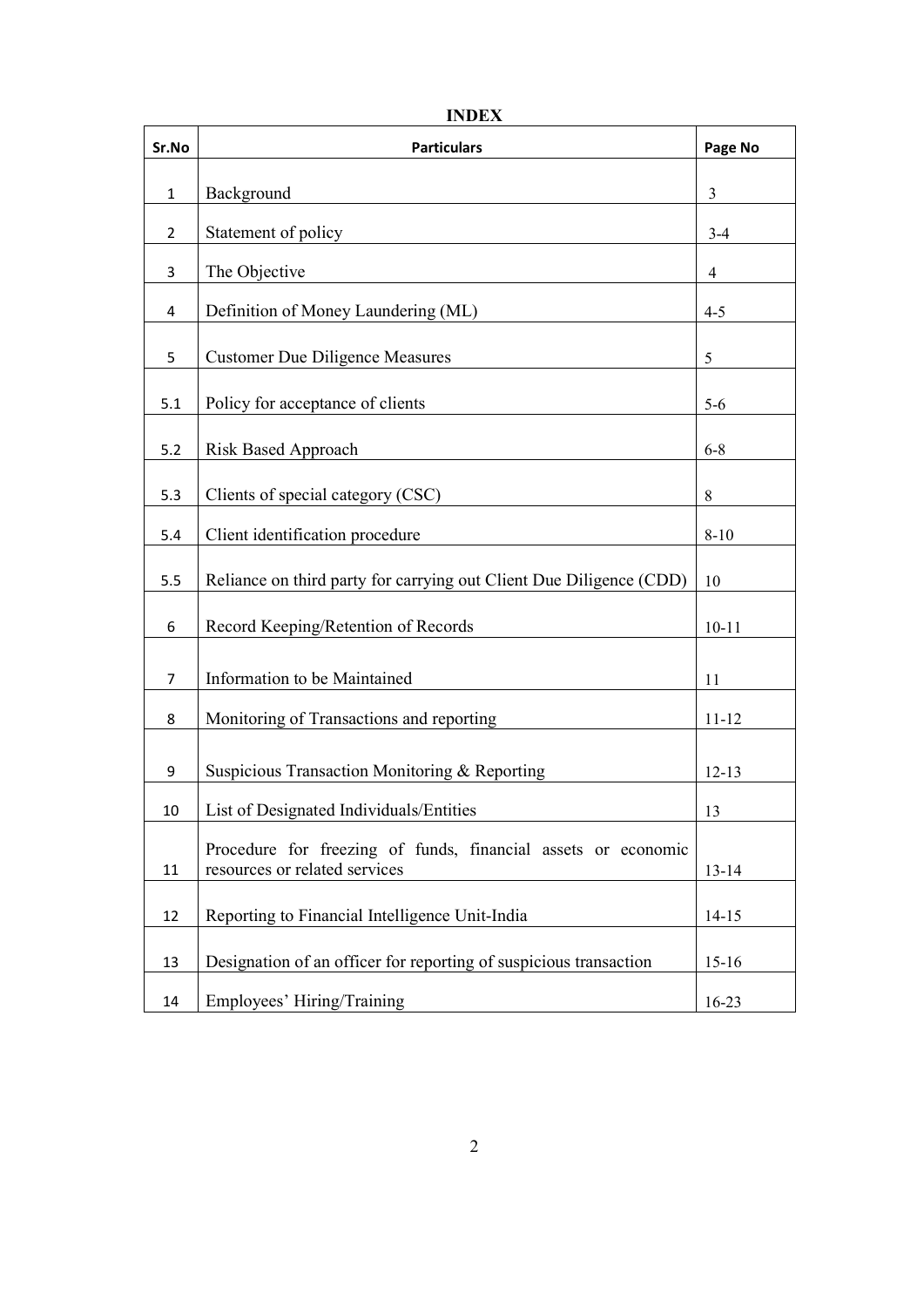**1. Background: Money laundering is defined as disguising the source or ownership of illegally obtained/ gained funds/money to make them appear arising out of legitimate source or hiding money to avoid paying taxes and thereby converting black money into white money or using legally obtained money in pursuit of unlawful activities. Money laundering takes place in three phases. The first phase is placement when bulk cash is deposited into banking system or pumped into any legitimate system using funds from illegal activities. The Second phase is layering where multiple transactions are used to separate the proceeds from their illegal source. The third phase is integration where these illegal funds are mixed with apparently legitimate business earnings.**

#### **2. Statement of Policy**

Most developed countries (including Australia, Hong Kong, Singapore, Taiwan and the UK) have laws making it a criminal offence for a company or an individual to assist in the laundering of the proceeds of serious crime.

The Prevention of Money Laundering Act, 2002 ("PMLA") was brought into force with effect from 1st July 2005. Necessary Notifications / Rules under the said Act were published in the Gazette of India on July 01, 2005 by the Department of Revenue, Ministry of Finance, Government of India. Pursuant to amendments made to the PMLA and Rules thereunder, updated guidelines in the context of recommendations made by Financial Action Task force (FATF) on anti-money laundering standards is enclosed. These guidelines have been divided into two parts; the first part is an overview on the background and essential principles that concern combating Money Laundering (ML) and Terrorist Financing (TF). The second part provides a detailed account of the procedures and obligations to be followed by all registered intermediaries to ensure compliance with AML/ CFT directives. These guidelines shall also apply to their branches and subsidiaries located abroad, especially, in countries which do not or insufficiently apply the FATF Recommendations, to the extent local laws and regulations permit. When local applicable laws and regulations prohibit implementation of these requirements, the same shall be brought to the notice of SEBI.

The Firm conducts its business in conformity with all laws and regulations of the jurisdictions in which it transacts business. In order to ensure that the Firm meets its legal obligations, employees of PCS Securities Ltd (hereinafter called the "**PCS**") must be mindful of the problem of money laundering and constantly vigilant for signs of such activity. Every effort must be made to "know" and verify the identity of the Firm's customers, to be aware at all times of what might constitute a suspicious transaction or suspicious counterparty behavior, to adhere to appropriate account opening and record- keeping procedures, and to observe PCS procedure for reporting suspicious circumstances to Management, Compliance and the relevant authorities.

Recognizing and combating money laundering: "Know Your Customer" The types of transactions which may be used by a money launderer are almost unlimited, making it difficult to define a suspicious transaction. It is, however, reasonable to question a transaction which may be inconsistent with an investor's known, legitimate business or personal activities or with the normal business for that type of investor. Hence, the first key to recognition is to "know your customer". **Employees should be sensitive to potential warning signs of money laundering.** When establishing a relationship, maintaining a relationship or providing services, especially when dealing with a client infrequently, all reasonable steps must be taken to determine, to verify where necessary, and to remain apprised of the identity, financial position and business objectives of the client. Client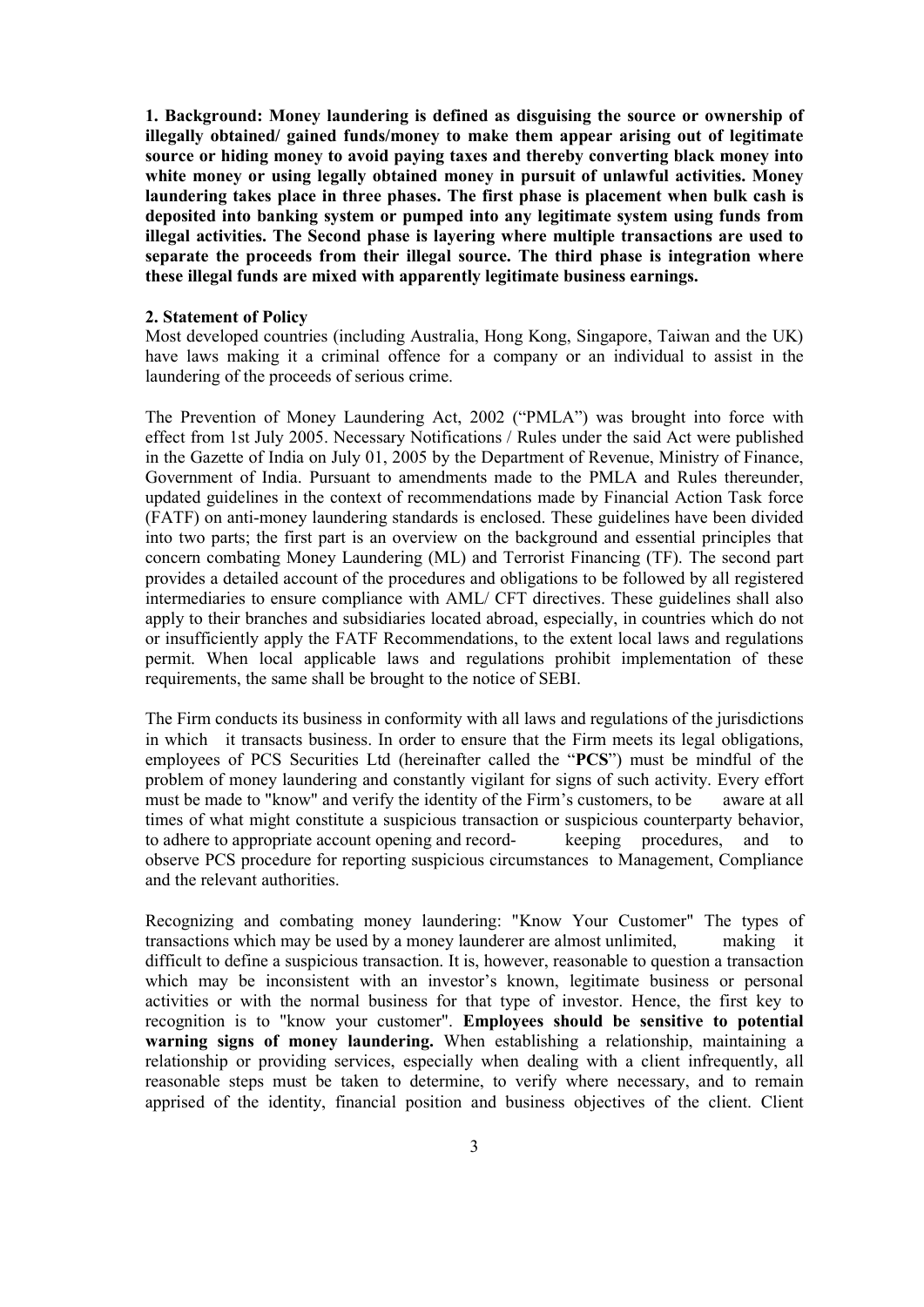identification must be carried out before any dealing takes place and the Firm's account opening form must be completed and processed for every new account.

## **3. The Objective**

The objective is to have in place adequate policy, practice and procedure that promote professional standards and help the Company to be prevented from being used, intentionally or unintentionally for money laundering. KYC Standards and AML Measures would enable the Company to know/ understand its customers, the beneficial owners in case of nonindividual entities, the principals behind customers who are acting as agents and their financial dealings better which in turn will help the Company to manage its risks prudently.

#### **4. Definition of Money Laundering (ML)**

ML is the processes by which criminals attempt to disguise the true origin of the proceeds of their criminal activities by the use of the financial system so that after a series of transactions, the money, its ownership and the income earned from it appear to be legitimate. According to Financial Action Task Force (FATF), ML is the processing of criminal proceeds in order to disguise their illegal origin.

This process is often achieved by converting the illegally obtained proceeds from their original form, usually cash, into other forms such as deposits or securities and by transferring them from one financial institution to another, using the account of apparently different persons or businesses.

Section 3 of PMLA, describes the offence of ML as under:

"Whosoever directly or indirectly attempts to indulge or knowingly assists or knowingly is a party or is actually involved in any process or activity connected with the proceeds of crime and projecting it as untainted property shall be guilty of offence of money-laundering."

#### **Money Laundering Cycle**

The process of ML, regardless of its degree of complexity, is accomplished in three stages, namely the placement stage, layering stage and integration stage.

(i) Placement Stage

This involves the physical movement of the cash proceeds. For most criminal transactions, cash is the most common medium of exchange and criminals who accumulate large volumes of cash are the most vulnerable to detection and seizure. As a result, money launderers will attempt, through placement, to channel the funds into a bank.

(ii) Layering Stage

After the funds enter a bank, the money launderer will further separate the illicit proceeds from their illegal source through a process of layering. Layering occurs by conducting multiple, complex, financial transactions that make it difficult to link the money to an illegal activity. Layering disguises or eliminates the audit trail.

## (iii) Integration Stage

During this process the money launderer will integrate the illicit funds into the economy by providing what appears to be a legitimate explanation for his or her illicit financial wealth.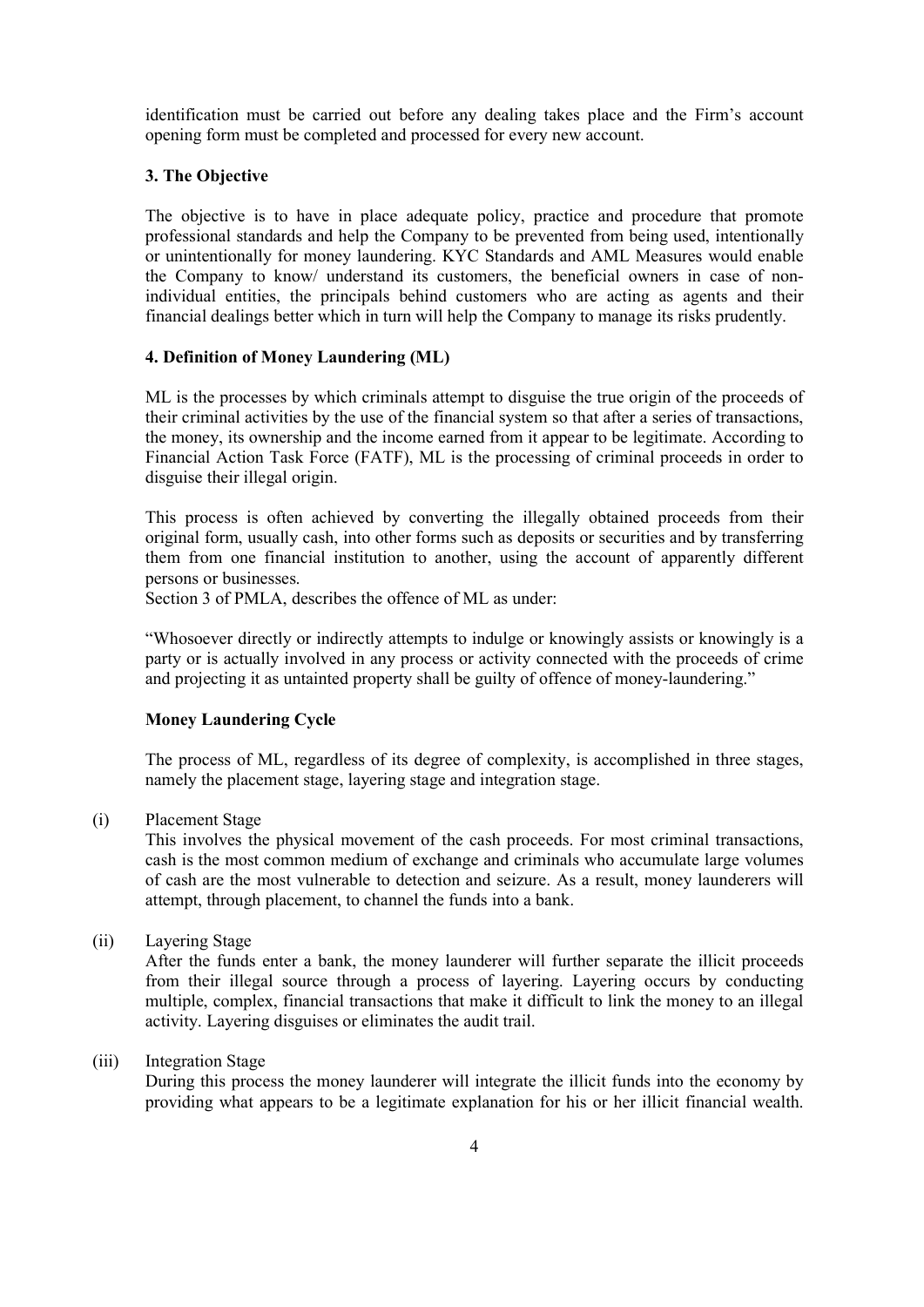For example, integration of these proceeds might include the purchase of real estate, businesses, securities, automobiles or gems & jewellery. Integration moves the funds back into the economy with the appearance of being normal business earnings. It would become extremely difficult at this point for a bank to distinguish between illicit funds and legitimate funds.

## **5. Customer Due Diligence Measures:**

The PCS shall review the information obtained about the customer and apply appropriate customer due diligence (CDD) standards on given change in the risk categorization of the customer. All documents, data or information of all clients and beneficial owners collected under the CDD process shall be updated periodically. The PCS shall review the KYC profile of its customers on regular intervals. If there is a change in the profile of the customer identified based on set criteria for instance, sudden change in the transaction pattern etc. of the customer, the PCS shall review the KYC details of the customer on the identification of such event, even though the same is before the review period.

The review of the customer shall include a review of any change in the customer details i.e address, business/ profession, nature of business, change in ownership, change in governing body/ directors etc.

The CDD process should necessarily be revisited when there are suspicions of money laundering or financing of terrorism (ML/FT)

- o It is duty of every client manager/client owner to satisfy himself about the financial soundness and investment objectives of client.
- o Portfolio/Investment size/order sizes are commensurate with annual income disclosed by client
- o Verify sources of fund disclosed by clients
- o Maintain continuous familiarity and follow up with clients where any inconsistency in the information is provided.
- o Back office members should immediately inform Operations head/ Accounts head who in turn will inform Principal Officer about any transaction which is inconsistent with client regular trading activity or if funds and securities are coming from account other then account specified by client or if they receive request to transfer fund or security to account other then designated account.
- o Never make client aware of your suspicion.

# **5.1 Policy for acceptance of clients:**

- o No account should be opened in fictitious name/benami name
- o Customer should be physically present or it can be done through Web Camera / OTP confirmation in case of E-KYC at the time of account opening
- o Verify proof of Identity and address from original
- o Bank verification
- o Interview client
- o Employer/Establishment certificate
- o No account should be opened for client for whom no due diligence can be done by atleast one of the employee
- o Don't open account to clients who does not cooperate to provide basic details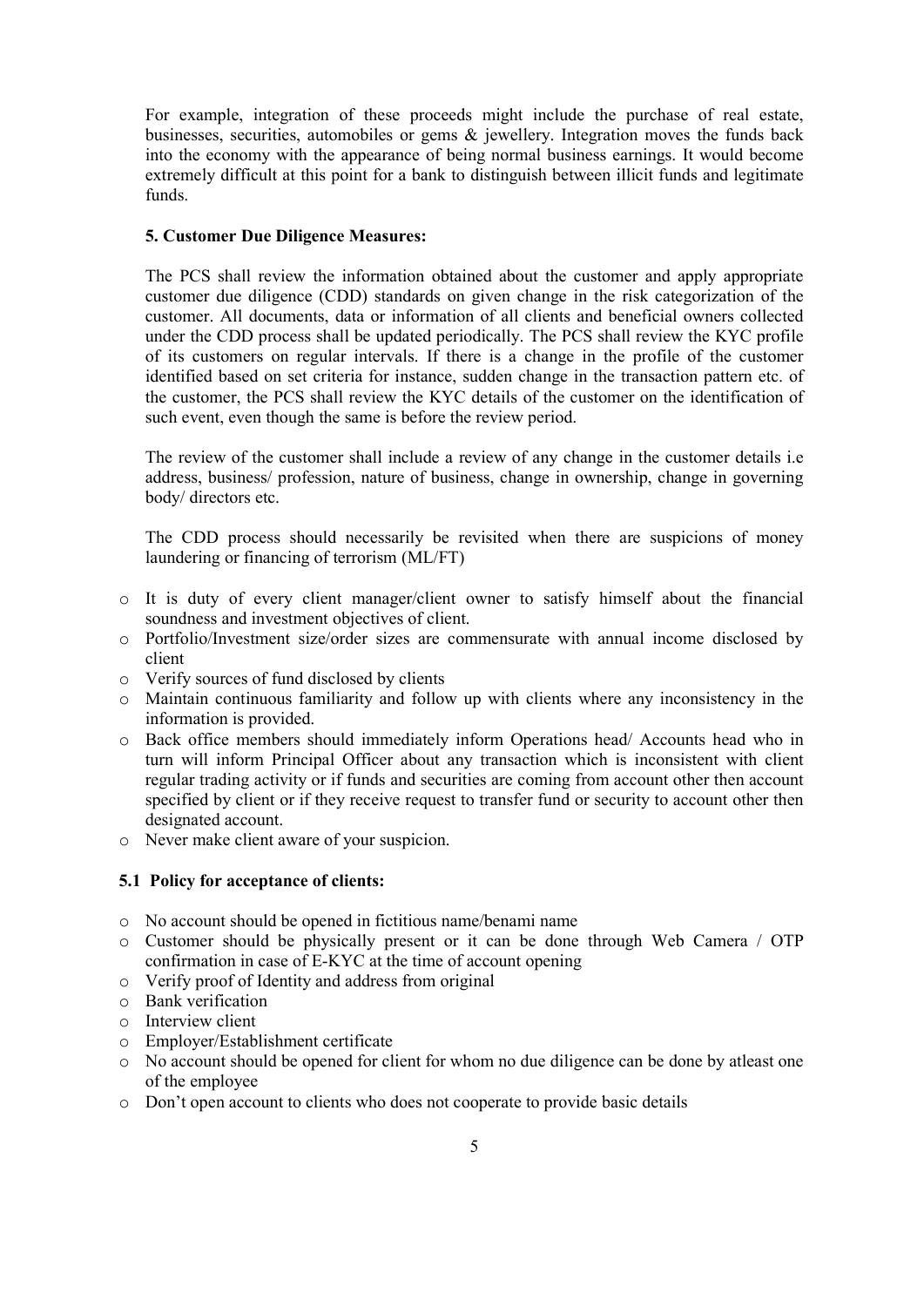- o Don't open account for client who has even been convicted of offence involving moral turpitude or any criminal offence or has any criminal background
- o It is statutorily required to provide details of clients to authorities, who fails to provide satisfactory evidence of identity
- o Proper identity of the person should be established.
- o Capturing Identity and Address of the Introducer with Supporting Documents.
- o Financial Proof Mandatory for Derivatives Segment.
- o Declaration from Client that no action has been taken by SEBI or any other Regulatory Authority for the past 3 Years.
- o Verification of Pan from IT Site for name, pan number and any remarks
- o Verifying client name in www.watchoutinvestors.com (for Debarred Entity).

## **Corporate Accounts**

- o Proof of Identity Company PAN Card copy and also the PAN copies of all the directors or the PAN copy of the authorized officials.
- o Company Details Memorandum of Articles and Association duly attested by the company official.
- o Board Resolution With Common Seal on Company's Letterhead
- o Balance sheet for last 2 years with SARAL Copy
- o Share holding pattern list of stakeholders having above 5% stake in the Company as on date on its letter head.
- o Director's name and address as on date on Company's Letterhead.
- o Latest Company net worth certificate from C A.
- o All directors' photographs affixed with their signatures across the photos and giving the full details of the directors as per the format available in the application form.
- o A copy of IT Returns of the authorized person/persons.

## **5.2 Risk Based Approach**

#### **5.2.1 Continuous Due Diligence:**

- o It is duty of every client manager/client owner to satisfy himself about the financial soundness and investment objectives of client.
- o Every client owner/ sales person should carry on independent grading of his/ her client on periodical basis (say 18 or 12 months)and intimate Compliance department of his finding highlighting adverse change in grading
- o Portfolio/Investment size/order sizes are commensurate with annual income disclosed by client
- o Verify sources of fund disclosed by clients
- o Maintain continuous familiarity and follow up with clients where any inconsistency in the information is provided.
- o Back office members should immediately inform Operations head/ Accounts head who in turn will inform Principal Officer about any transaction which is inconsistent with client regular trading activity or if funds and securities are coming from account other then account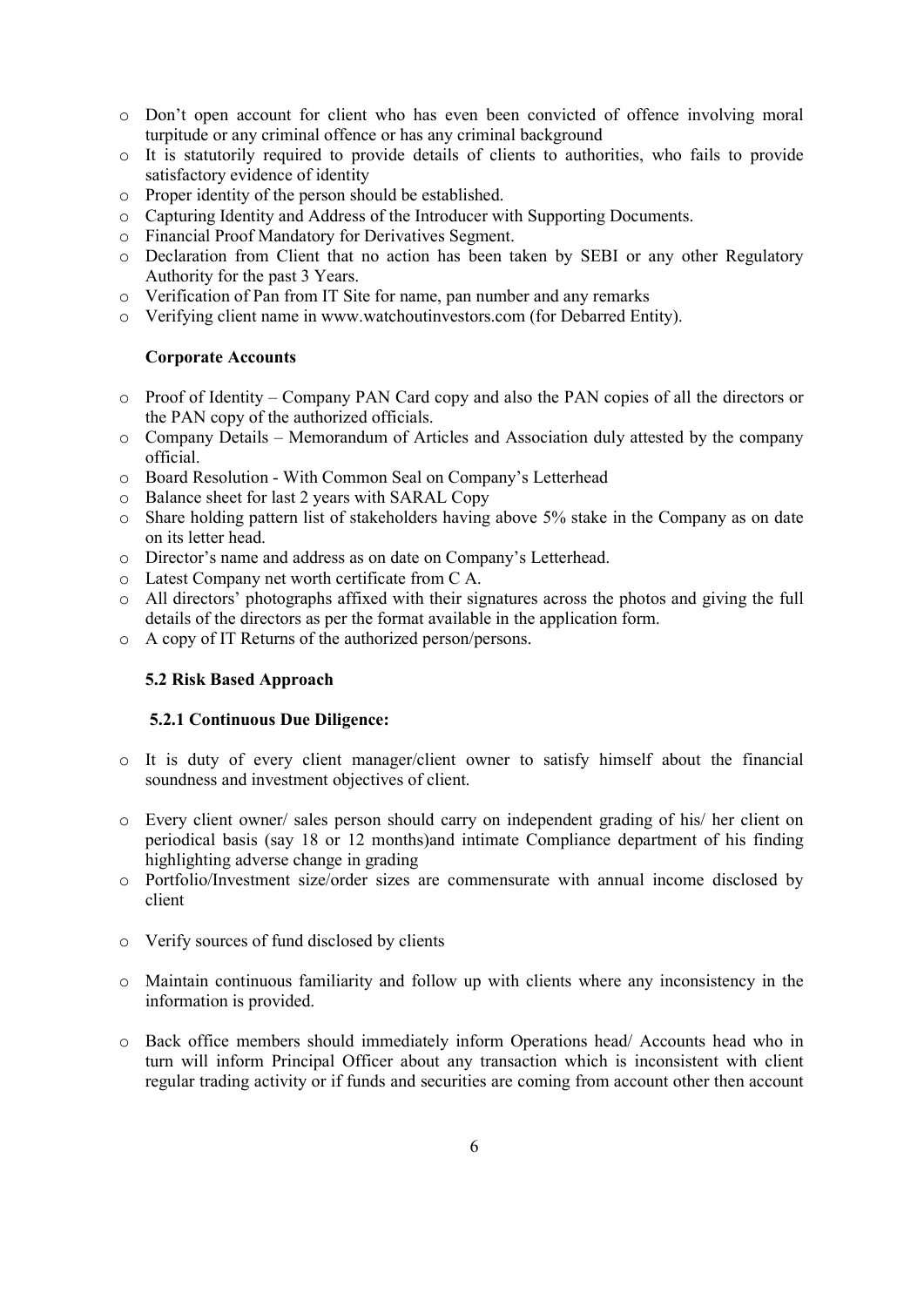specified by client or if they receive request to transfer fund or security to account other then designated account.

o Never make client aware of your suspicion

# **5.2.2 Classification of Clients-**

Clients are categorized on various grounds like client's location (registered office address, correspondence addresses and other address if any applicable, nature of business activity, trading turnover etc and manner of making payment for transactions undertaken. Broadly speaking clients can be specified in following three categories.

## **Low risk clients:**

Low risk client includes clients who satisfy following criteria, one who provides all documents at the time of account opening without any delay.

- **Resident of India**
- Proofs verified with originals
- Provides income proof
- Providing two or more references
- No delegation of authority for operation of account
- Always provide securities and funds in time
- Places order within reasonable period of time
- **Turnover in line with Financials.**

## **Grouping Parameters**

| <b>Remarks</b>                        | <b>Risk Category</b> |
|---------------------------------------|----------------------|
| 1. Low Turnover with Financial Income | Low                  |
| 2. Govt Employees                     | Low                  |
| 3. House Wife                         | Low                  |
| 4. Retired Employees                  | Low                  |
| 5. Agriculture                        | Low                  |

#### **Medium risk client:**

Any client who cannot be comfortably placed in neither in Low risk nor in high risk category.

## **Grouping Parameters**

| <b>Remarks</b>                      | <b>Risk Category</b> |
|-------------------------------------|----------------------|
| 1. Cheque bounce (One Time Only)    | Medium               |
| 2. Medium Turnover financial income | Medium               |
| 3. Brokerage Firm Employees         | Medium               |
|                                     |                      |

 **High risk client:**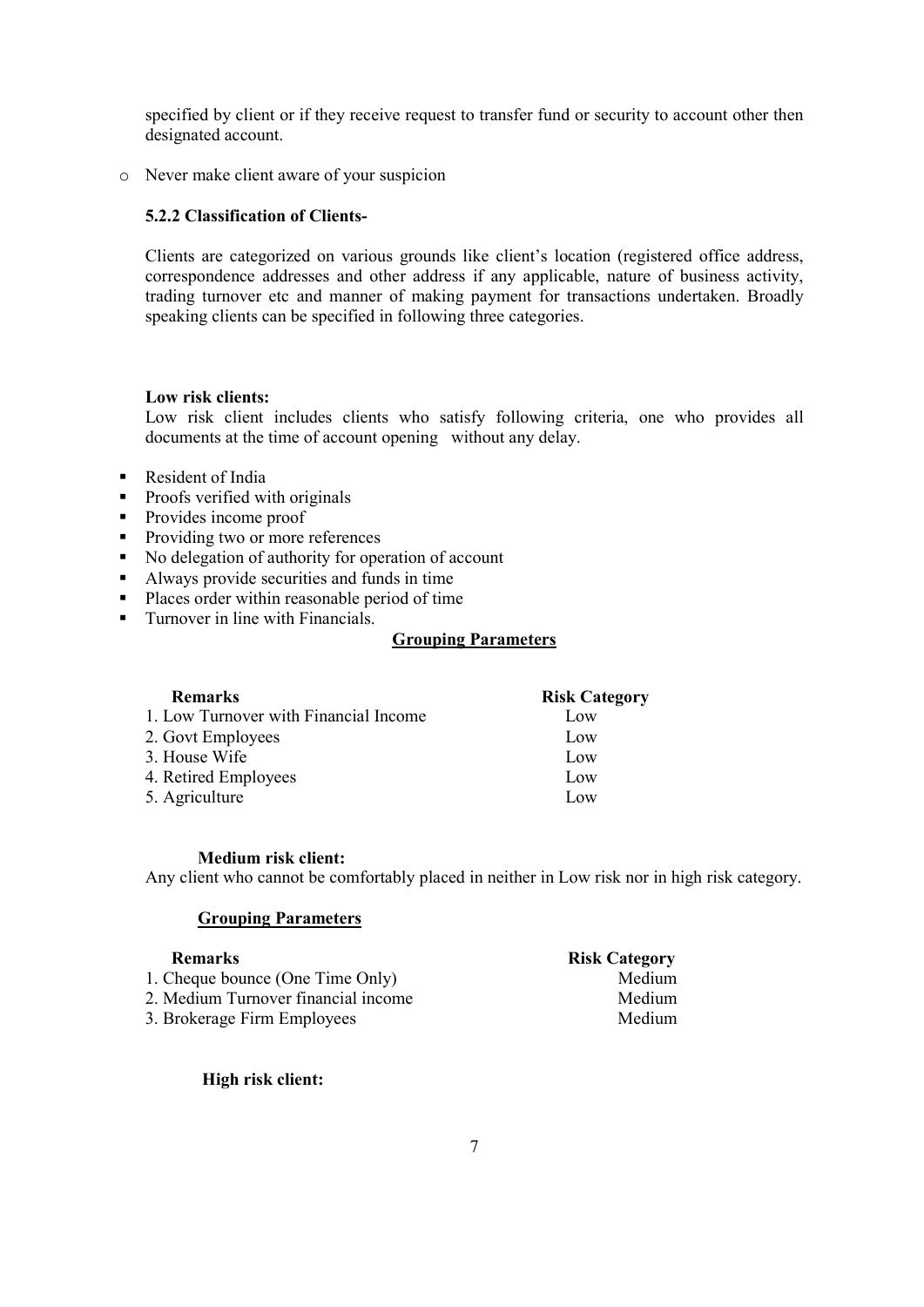Includes all clients mentioned under Special category of clients and any client against whom any order is passed by regulatory authorities or any investigation is launched which is pending Any client against whom any regulatory order is passed for accessing market then such client will automatically be black listed and no further trading should be done for those accounts.

## **Grouping Parameters**

| <b>Remarks</b>                                                          | <b>Risk Category</b> |
|-------------------------------------------------------------------------|----------------------|
| 1. Cheque bounce 50000/- or above (More than one time)                  | High                 |
| High Turnover with Low financial income<br>2.                           | High                 |
| Advocates<br>3 <sub>1</sub>                                             | High                 |
| <b>Builders</b><br>4.                                                   | High                 |
| 5. Politicians                                                          | High                 |
| 6. City (area) with Location disadvantage                               | High                 |
| 7. Any large activity in Dormant Account.                               | High                 |
| 8. Large number of off market transfers in his beneficiary a/c.         | High                 |
| 9. Suspicious Trades                                                    | High                 |
| 10. Sudden High Activity in Dormant account                             | High                 |
| 11. Political back ground family members                                | High                 |
| 12. Unusually large transaction                                         | High                 |
| 13. Client is having suspicious background or link with known criminals | High                 |
| 14. Clients whose identity verification seems difficult                 | High                 |
| 15. Clients appears no to co-operate                                    | High                 |
| 16. Use of different accounts by client alternatively                   | High                 |
| 17. Any account used for circular trading                               | High                 |
| 18. Inconsistency in payments pattern by the client                     | High                 |
| 19. Large deals at prices away from the market                          | High                 |
| 20. Only selling in market from off market transfer                     | High                 |

## **5.3 Clients of special category (CSC): Such clients include the following:**

- a. Nonresident clients
- b. High net worth clients,
- c. Trust, Charities, NGOs and organizations receiving donations
- d. Companies having close family shareholdings or beneficial ownership
- e. Politically exposed persons (PEP) of foreign origin
- f. Current / Former Head of State, Current or Former Senior High profile politicians and connected persons (immediate family, Close advisors and companies in which such individuals have interest or significant influence)

Further client once categorized as low risk client can be later categorized as high risk or vice versa depending on the nature of transactions and client behavior and client owner periodical report of his/her client.

#### **5.4 Client identification procedure:**

#### **Obtain information to Identify persons who are beneficial owner of securities**

- Spouse holding shares and registered holder has no justifiable source of income
- Opening of account in name of Minor, where minor does not have any income and routing major transactions through minor account instead of guardian account.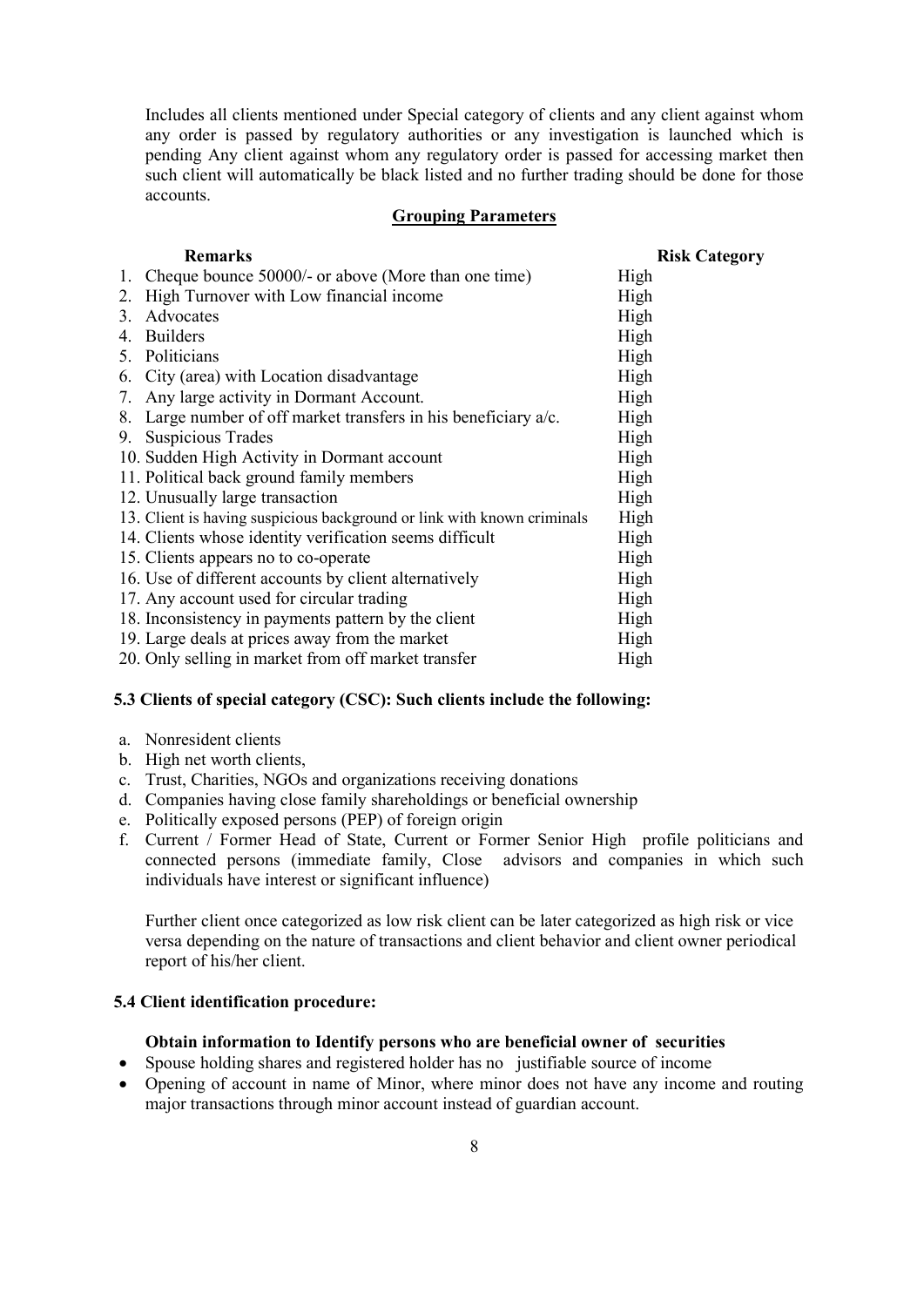- Minor account can be opened only for investment purpose and not for speculation trading
- Account specifying Power of attorney holders
- For persons acting on behalf of client, proper verification of person's authority to act on behalf of client should be done.

## **Identification of Beneficial Ownership Policy:-**

- $\triangleright$  With reference to SEBI Circular No: CIR/MIRSD/2/2013 dated January 24, 2013, the authorized official of the company should ensure to obtain as part of their client Due diligence policy, sufficient information from their clients in order identify of persons who ultimate beneficially owns or control the securities accounts. The beneficial owner as defined by SEBI means the natural person or persons who ultimately owns, control, or influenced a clients o on whose behalf's the transactions are been carried or conducted and includes a persons who ultimately effective control over a legal person or arrangements.
- $\triangleright$  We hereby state that in case of below mentioned Clients:-

## **A. Other than individuals or trusts:**

i. Where the client is a person *other than an individual or trust*, viz., company, partnership or unincorporated association/body of individuals, the member shall identify the beneficial owners of the client and take reasonable measures to verify the identity of such persons, through the following information:

ii. The identity of the natural person, who, whether acting alone or together, or through one or more juridical person, exercises control through ownership or who ultimately has a controlling ownership interest. Explanation: Controlling ownership interest means ownership of/entitlement to:

a. more than 25% of shares or capital or profits of the juridical person, where the juridical person is a company;

b. more than 15% of the capital or profits of the juridical person, where the juridical person is a partnership; or

c. More than 15% of the property or capital or profits of the juridical person, where the juridical person is an unincorporated association or body of individuals.

d. In cases where there exists doubt under clause 4 (a) above as to whether the person with the controlling ownership interest is the beneficial owner or where no natural person exerts control through ownership interests, the identity of the natural person exercising control over the juridical person through other means.

Explanation: Control through other means can be exercised through voting rights, agreement, arrangements or in any other manner.

## **B. For client which is a trust:**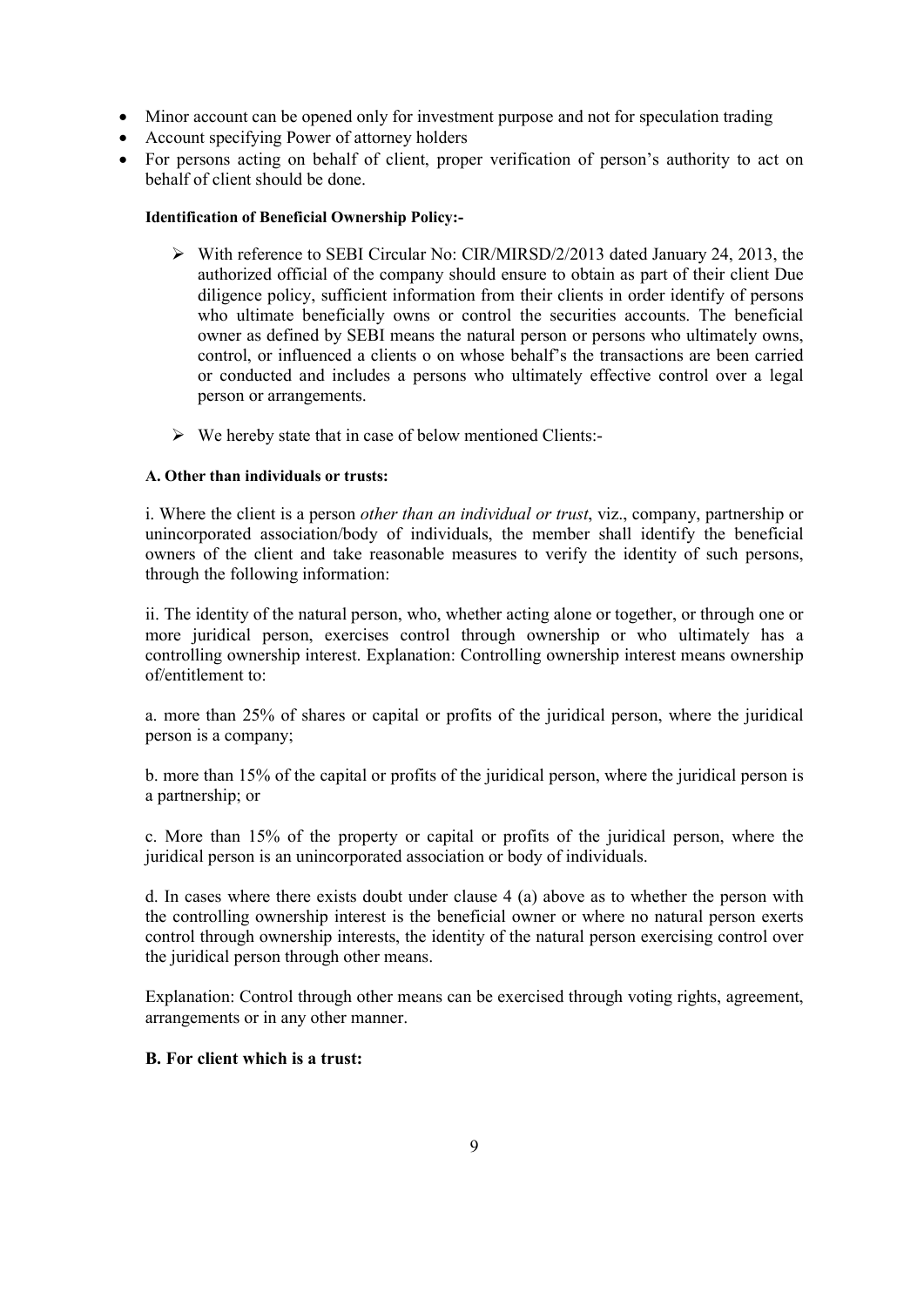Where the client is a *trust*, the Member shall identify the beneficial owners of the client and take reasonable measures to verify the identity of such persons, through the identity of the settler of the trust, the trustee, the protector, the beneficiaries with 15% or more interest in the trust and any other natural person exercising ultimate effective control over the trust through a chain of control or ownership.

## **C. Exemption in case of listed companies:**

Where the client or the owner of the controlling interest is a company listed on a stock exchange, or is a majority-owned subsidiary of such a company, it is not necessary to identify and verify the identity of any shareholder or beneficial owner of such companies.

#### **D. Applicability for foreign investors:**

Members dealing with foreign investors' viz., Foreign Institutional Investors, Sub Accounts and Qualified Foreign Investors, may be guided by the clarifications issued vide SEBI circular CIR/MIRSD/11/2012 dated September 5, 2012, for the purpose of identification of beneficial ownership of the client.

Further in case where no natural person is identified under clauses 1 (a) or 1 (b) above, the identity of the relevant natural person who holds the position of senior managing official should be obtained and keep n record.

## **5.5 Reliance on third party for carrying out Client Due Diligence (CDD)**

PCS Securities may rely on a third party for the purpose of (a) identification and verification of the identity of a client and (b) determination of whether the client is acting on behalf of a beneficial owner, identification of the beneficial owner and verification of the identity of the beneficial owner. Such third party shall be regulated, supervised or monitored for, and have measures in place for compliance with CDD and record-keeping requirements in line with the obligations under the PML Act and subject to the conditions that are specified in Rule 9 (2) of the PML Rules and shall be in accordance with the regulations and circulars/ guidelines issued by SEBI from time to time.

Further, it is clarified that the PCS Securities shall be ultimately responsible for CDD and undertaking enhanced due diligence measures as applicable.

#### **6. Record Keeping/ Retention of records**

All documents should be preserved for **5 years** as per SEBI Act this includes books of accounts, agreements, duplicate copies of contract notes, recorded messages, order books.

**Provided** for active account documents like KYC, agreement, passports, PAN card copy, driving license, bank letter etc should be preserved permanently. **Further provided** that if any proceeding is pending against PCS Securities Ltd conduct**e**d by any authorities these documents should be preserved till the disposition of proceeding i.e. until it is confirmed that case is closed.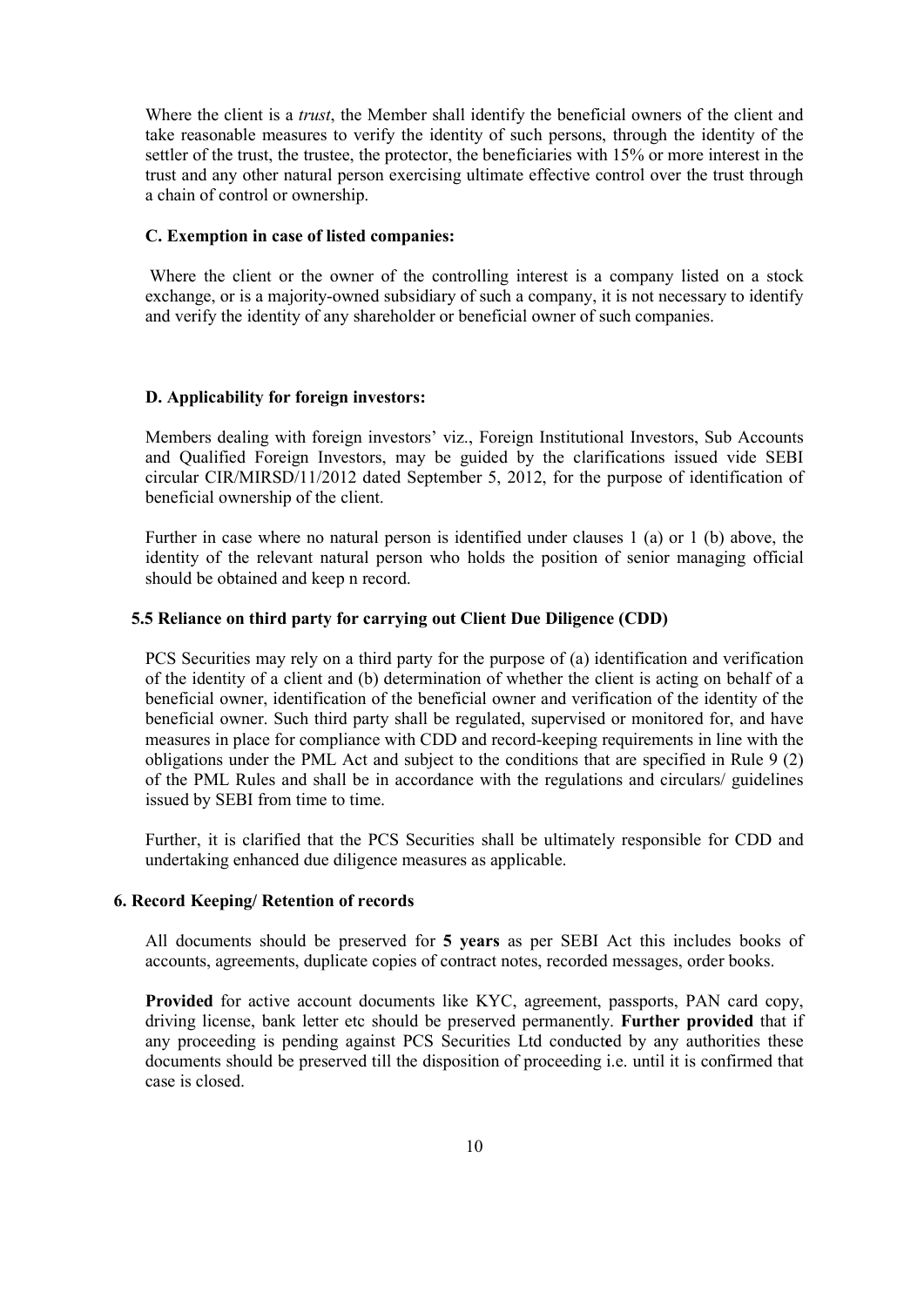Provided further that in case account is closed if it was inactive for X no. of years then documents should be maintained for **5 years** from date of closure

For accounts which are freezed on our own account or on receiving order from authorities all document should be preserved until final disposition of case to the satisfaction of authorities.

- 6.1. Maintain records e.g. order slip or any piece of document which in future can help in reconstruction of individual transaction.
- 6.2. To provide audit trails to authorities for potential money laundering activities following information's should be retained for reasonable period of time:-
- $\triangleright$  Beneficial owner of account
- $\triangleright$  Volume of fund flowing through account
- $\triangleright$  For selected transactions
- $\triangleright$  The origin of funds;
- $\triangleright$  Form in which fund was offered
- $\triangleright$  All cash transactions of the value of more than 10 lakh or its equivalent in foreign currency, cheques etc.
- $\triangleright$  Identity of person taking transaction
- $\triangleright$  Destination of fund and securities
- $\triangleright$  Form of instruction and authority

## **7. Information to be maintained:**

Information to be maintain and preserve in respect of transactions reffered to in Rule 3 of PML Rules:

- I. the nature of the transactions;
- II. the amount of the transaction and the currency in which it is denominated;
- III. the date on which the transaction was conducted; and
- IV. the parties to the transaction.

## **8. Monitoring of Transactions and Reporting**

- o Any transaction of retail clients of value exceeding 10 lakhs should be reported to compliance department if it's an irregular transaction, transaction is irregular (i) if the size of order is not commensurate with client income level disclosed or if it's more than his usual order size. (ii) If the order is placed by dormant client i.e. order placed by client after a period of 1 year from his/her last transaction.
- o Any transaction which does not make economic sense or is complex or unusually large should be immediately brought to the notice of respective head of department and Compliance department.
- o All documents, slips, recordings etc. related to any suspicious transactions should be preserved as per record keeping policy.
- o Value of the transaction not in proposition with the Financial income declared by the client.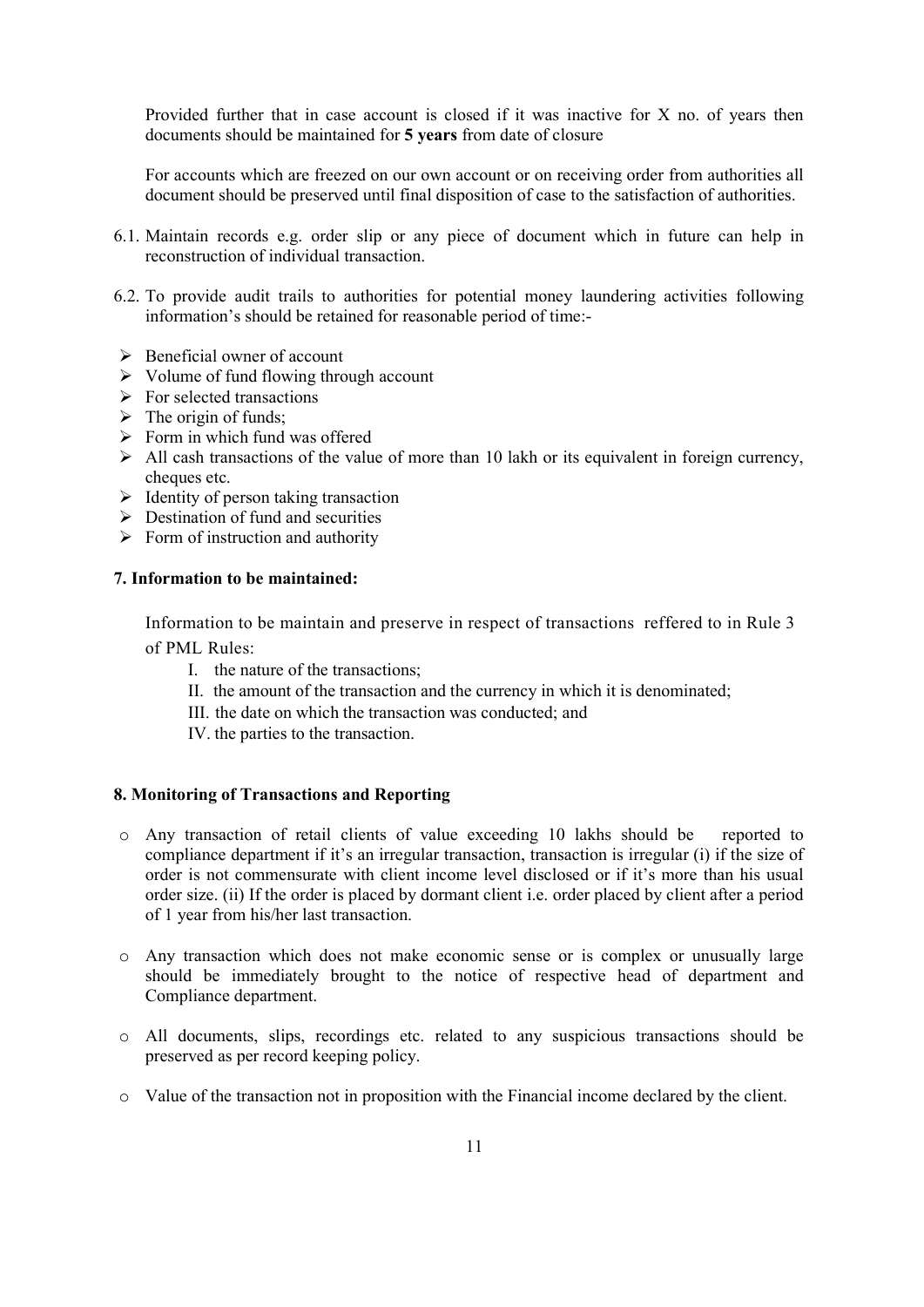- o Any client dealing in the scrip and contributing more than 25% of the total quantity of that scrip in comparison with the total quantity traded in the exchange.
- o Any matching transaction with in PCS bought by the client and sold by the client.
- o Any large activity in dormant account.
- o Any transaction/ order which arises the suspicion of any employee should be diligently and immediately informed to compliance department.
- o List of black listed client and suspicious clients will be maintained for reference of employees. Whereas no trading should be done for clients mentioned in black list for trading of clients in suspicious list one has to be vigilant.
- o All the persons who are debarred/warned by SEBI/Exchanges to access capital market will be black list clients or any client against whom firm has reported to authorities for alleged money laundering activities and matter is still pending before or order is given against client.
- o Alerts generated by monitoring the transactions will be forwarded to the board and the board will decide it to report STR or not
- o All series of cash transactions integrally connected to each other which have been valued below Rs 10 lakh or its equivalent in foreign currency where such series of transactions take place within one calendar month
- o All suspicious transactions whether or not made in cash and including, inter-alia, credits or debits into from any non monetary account such as demat account, security account maintained by the registered intermediary.
- o Two times of client annual income is considered as per our internal policy. Three times of client Net worth is considered as per our internal policy by default we have to consider 10 lakhs net worth and 5 lakhs annual income.

#### **9. Suspicious Transaction Monitoring & Reporting**

## **An illustrative list is provided below for reference of employees as what could be a suspicious transaction.**

- Clients whose identity verification seems difficult or clients appear not to cooperate.
- All cash transactions of the value of more than 10 lakh or its equivalent in foreign currency.
- All series of cash transactions integrally connected to each other which have been valued below ` 10 lakh or its equivalent in foreign currency where such series of transactions have taken place within a month and the monthly aggregate exceeds an amount of ten lakh rupees or its equivalent in foreign currency.
- **All suspicious transactions whether or not made in cash and including, inter-alia, credits or debits into from any non-monetary account such as demat account, security account maintained by the registered intermediary.**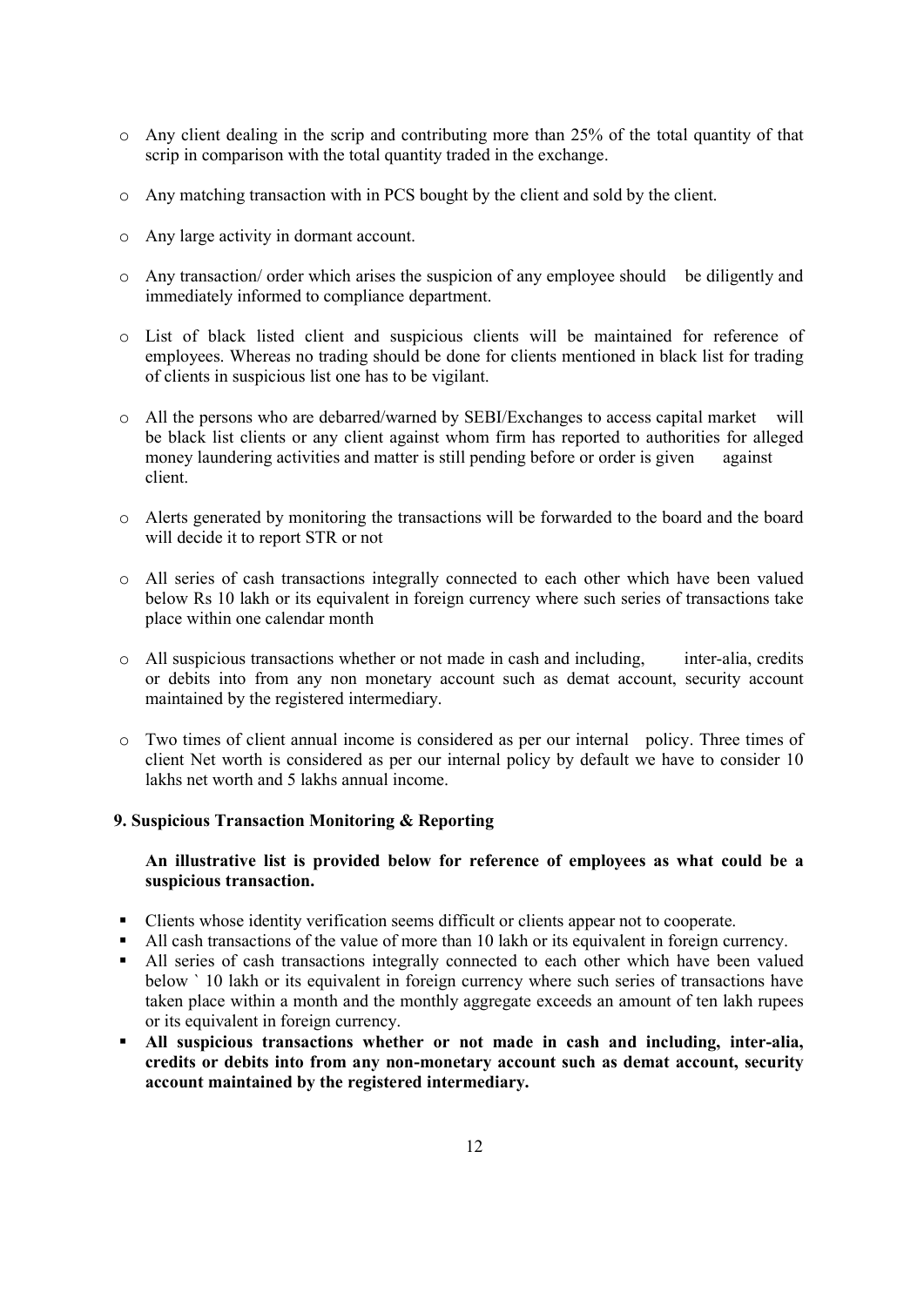- Asset management services for clients where the source of the funds is not clear or not in keeping with clients apparent standing /business activity;
- Clients in high-risk jurisdictions or clients introduced by banks or affiliates or other clients based in high risk jurisdictions;
- Substantial increases in business without apparent cause;
- Unusually large cash deposits made by an individual or business;
- Clients transferring large sums of money to or from overseas locations with instructions for payment in cash;
- Unusual transactions by CSCs and businesses undertaken by shell corporations, offshore banks /financial services, businesses reported to be in the nature of export-import of small items.
- Requests to transfer money or securities to third parties with or without any known connection to our customers.
- The transaction is not in keeping with the counterparty's normal activity.
- The transaction is unusual, e.g., with respect to normal market size and frequency.
- There is an unusual and unnecessary involvement of an intermediary.
- The transaction is not settled in the normal manner, e.g., an offer to settle in cash or settlement by registration or delivery of securities to a third party.
- Settlement is made by way of bearer securities from outside a recognized clearing system.
- Cash movements in and out of an account within a short period of time.
- o Cash transaction of value of Rs. 10 lacs
- o Cash transaction aggregating to 10 lacs within a calendar month's time.
- o Any other suspicious transaction whether made in cash or not.

Any suspicion transaction should be immediately notified to the Money Laundering Control Officer/Principal officer or any other designated officer within the intermediary. The notification may be done in the form of a detailed report with specific reference to the clients, transactions and the nature /reason of suspicion. However, it should be ensured that there is continuity in dealing with the client as normal until told otherwise and the client should not be told of the report/suspicion. In exceptional circumstances, consent may not be given to continue to operate the account, and transactions may be suspended, in one or more jurisdictions concerned in the transaction, or other action taken.

## **10. List of Designated Individuals/Entities**

An updated list of individuals and entities which are subject to various sanction measures such as freezing of assets/accounts, denial of financial services etc., as approved by the Security Council Committee established pursuant to various United Nations' Security Council Resolutions (UNSCRs) can be accessed at its website at http://www.un.org/sc/committees/1267/consolist.shtml. PCS Securities Ltd ensures that accounts are not opened in the name of anyone whose name appears in said list. PCS is continuously scan all existing accounts to ensure that no account is held by or linked to any of the entities or individuals included in the list. Full details of accounts bearing resemblance with any of the individuals/entities in the list shall immediately be intimated to SEBI and FIU-IND.

## **11. Procedure for freezing of funds, financial assets or economic resources or related services**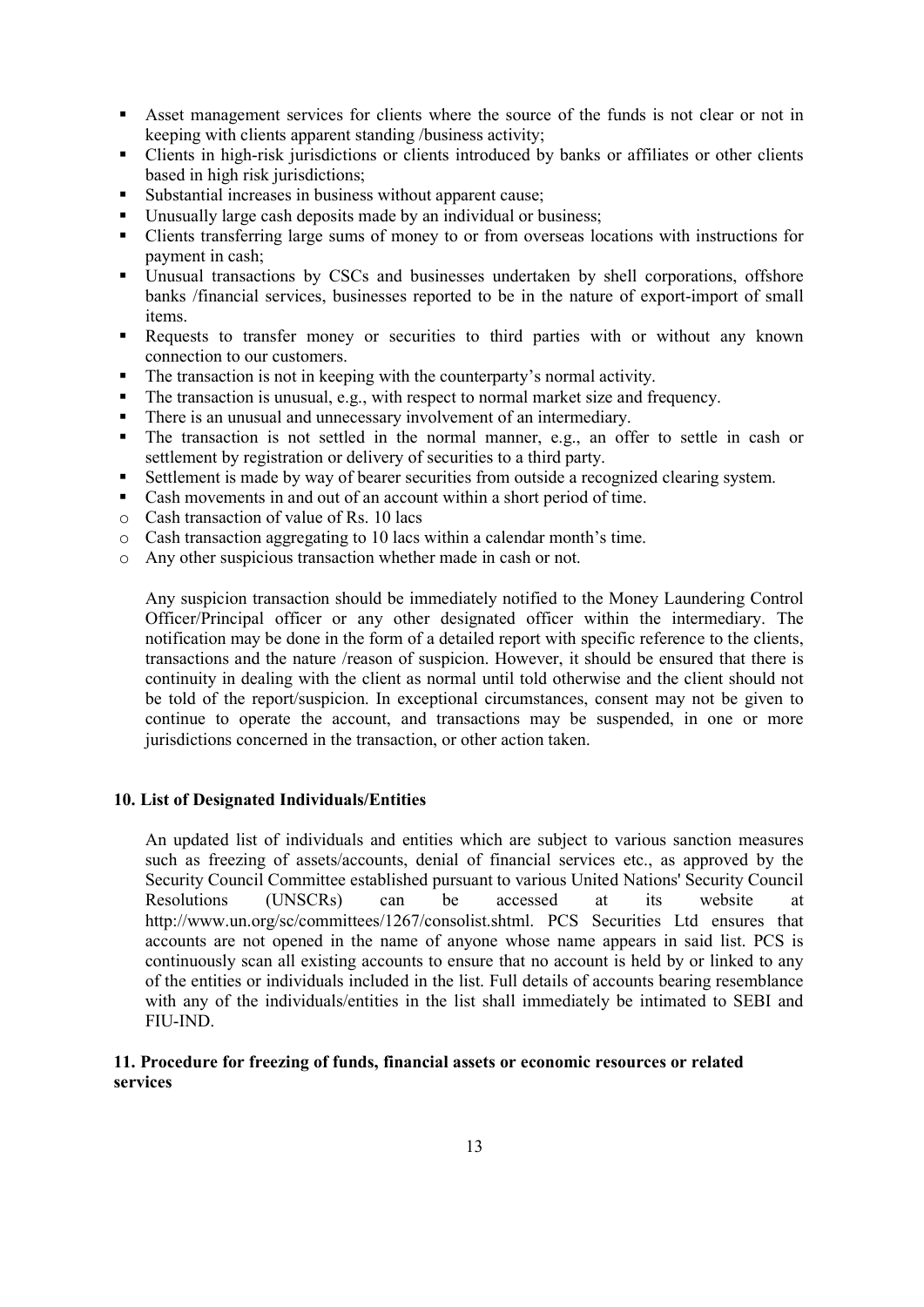Section 51A, of the Unlawful Activities (Prevention) Act, 1967 (UAPA), relating to the purpose of prevention of, and for coping with terrorist activities was brought into effect through UAPA Amendment Act, 2008. In this regard, the Central Government has issued an Order dated August 27, 2009 detailing the procedure for the implementation of Section 51A of the UAPA. Under the aforementioned Section, the Central Government is empowered to freeze, seize or attach funds and other financial assets or economic resources held by, on behalf of, or at the direction of the individuals or entities listed in the Schedule to the Order, or any other person engaged in or suspected to be engaged in terrorism. The Government is also further empowered to prohibit any individual or entity from making any funds, financial assets or economic resources or related services available for the benefit of the individuals or entities listed in the Schedule to the Order or any other person engaged in or suspected to be engaged in terrorism. The obligations to be followed by intermediaries to ensure the effective and expeditious implementation of said Order has been issued vide SEBI Circular ref. no: ISD/AML/CIR-2/2009 dated October 23, 2009, which needs to be complied with scrupulously.

#### **12. Reporting to Financial Intelligence Unit-India**

 $\triangleright$  In terms of the PML Rules, PCS is required to report information relating to cash and suspicious transactions to the Director, Financial Intelligence Unit-India (FIU-IND) at the following address:

> **Director, FIU-IND, Financial Intelligence Unit-India, 6th Floor, Hotel Samrat, Chanakyapuri, New Delhi-110021. Website: http://fiuindia.gov.in**

- $\triangleright$  PCS shall carefully go through [all the reporting requ](http://fiuindia.gov.in/)irements and formats in prescribed as per SEBI Master Circular No.CIR/ISD/AML/3/2010 dated 31-12- 2010. And SEBI/ HO/ MIRSD/ DOS3/ CIR/ P/ 2018/ 104 dated July 04<sup>th</sup> 2018 While detailed instructions for filing all types of reports are given in the instructions part of the related formats, PCS shall adhere to the following:
- $\triangleright$  The Cash Transaction Report (CTR) (wherever applicable) for each month shall be submitted to FIU-IND by 15th of the succeeding month.
- $\triangleright$  The Suspicious Transaction Report (STR) shall be submitted within 7 days of arriving at a conclusion that any transaction, whether cash or non-cash, or a series of transactions integrally connected are of suspicious nature. The Principal Officer shall record his reasons for treating any transaction or a series of transactions as suspicious. It shall be ensured that there is no undue delay in arriving at such a conclusion.
- $\triangleright$  The Principal Officer will be responsible for timely submission of CTR and STR to FIU-IND;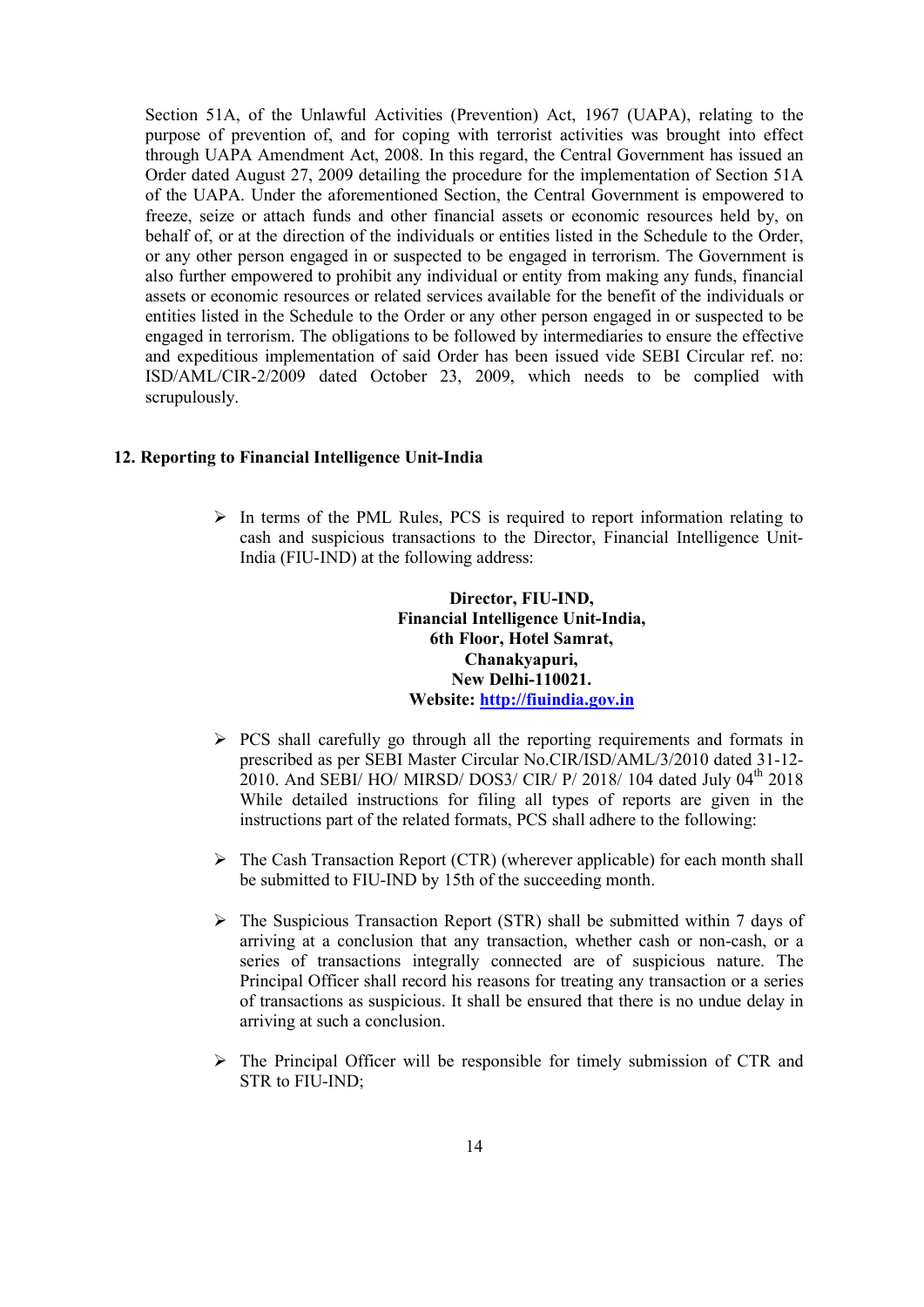- $\triangleright$  Utmost confidentiality shall be maintained in filing of CTR and STR to FIU-IND. The reports may be transmitted by speed/registered post/fax at the notified address.
- $\triangleright$  No nil reporting needs to be made to FIU-IND in case there are no Cash/suspicious transactions to be reported.
- $\triangleright$  PCS shall not put any restrictions on operations in the accounts where an STR has been made. PCS Securities Ltd directors, officers and employees (permanent and temporary) shall be prohibited from disclosing ("tipping off") the fact that a STR or related information is being reported or provided to the FIU-IND.
- $\triangleright$  This prohibition on tipping off extends not only to the filing of the STR and/or related information but even before, during and after the submission of an STR. Thus, it shall be ensured that there is no tipping off to the client at any level.
- $\triangleright$  Audit trail for all alerts generated and reported to FIU, India to be maintained.
- $\triangleright$  SEBI Circular clarified that the registered intermediaries, irrespective of the amount of transaction and/or the threshold limit envisaged for predicate offences specified in part B of Schedule of PMLA, 2002, shall file STR if they have reasonable grounds to believe that the transactions involve proceeds of crime.
- $\triangleright$  PCS shall maintain and preserve the record of information related to transactions, whether attempted or executed, which are reported to the Director, FIU-IND, as required under Rules  $7 & 8 & 8$  of the PML Rules, for a period of five years from the date of the transaction between the client and the intermediary.

#### **13. Designation of an officer for reporting of suspicious transaction**

## **Principal Officer:**

Principal Officer shall be responsible for reporting suspicious transactions to the authorities and in identification assessment of potentially suspicious transactions. In the absence of Principal Officer Head operations and Accounts shall be severally responsible for reporting and assessment in consultation with Director of the Company.

## **Designated Director:**

In addition to the existing requirement of designation of a Principal Officer, the Company is required to designate a person as a 'Designated Director'. In terms of Rule 2 (ba) of the PML Rules, the definition of a Designated Director reads as under:

"**Designated Director means a person designated by the reporting entity to ensure overall compliance with the obligations imposed under chapter IV of the Act and the Rules and includes**"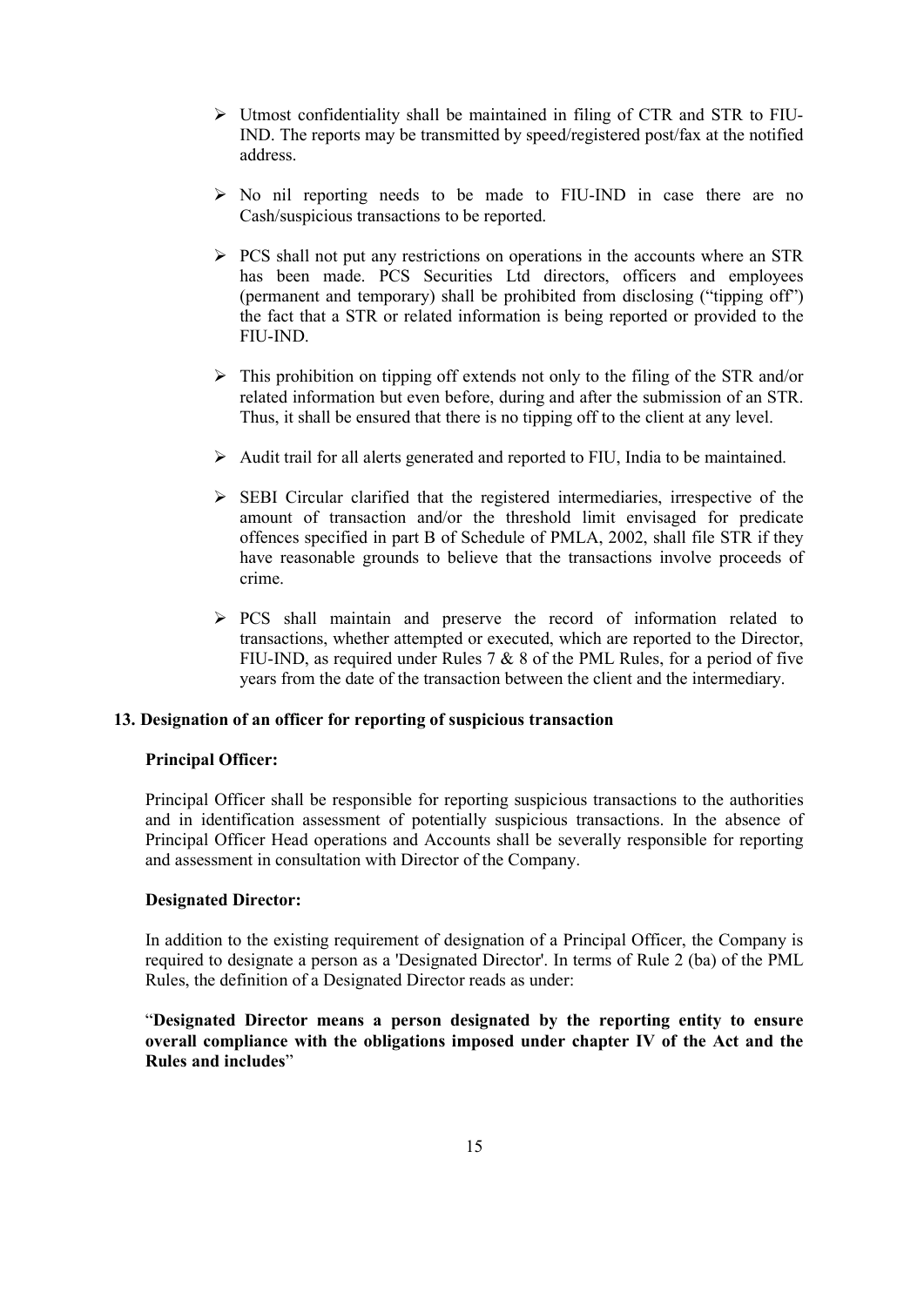## **The Managing Director or a Whole-time Director duly authorized by the Board of Directors if the reporting entity is a company,**

In terms of Section 13 (2) of the PML Act (as amended by the Prevention of Moneylaundering (Amendment) Act, 2012), the Director, FIU-IND can take appropriate action, including levying monetary penalty, on the Designated Director for failure of the intermediary to comply with any of its ML/CFT obligations. PCS shall communicate the details of the Designated Director, such as, name, designation and address to the Office of the Director, FIU-IND and any subsequent changes thereof.

## **14. Employees' Hiring/Training**

#### **a. Hiring Policy:**

PCS would ensure adequate screening procedures when hiring employees. It would ensure that the employees dealing with PMLA requirements are suitable and competent to perform their duties.

#### **b. Training policy:**

Every employee must undergo Anti Money Laundering and CFT Procedures training within a week of joining firm. It is duty of every Departmental head to ensure that every new recruit and employee in his/her department have undergone aforesaid training. Further no candidate should be selected who has ever been convicted of offence under Money Laundering Act or any other civil or criminal Act.

#### **c. Penalties:**

Money laundering and the facilitation of money laundering (including the failure to report suspicious activities) are criminal offences under many laws under which PCS Securities Ltd and its employees have dealings. They may be punishable by lengthy imprisonment for individuals or a fine, or both. If an employee has any suspicions and report the suspicions about money laundering to the Compliance the employee will have fulfilled his/her obligations under the law. Rigorous adherence to the Firm's policies and procedures will help to protect the employee.

PCS shall review the policy periodically and make additions / modifications based on the requirements of the SEBI / Exchange Circulars / regulators.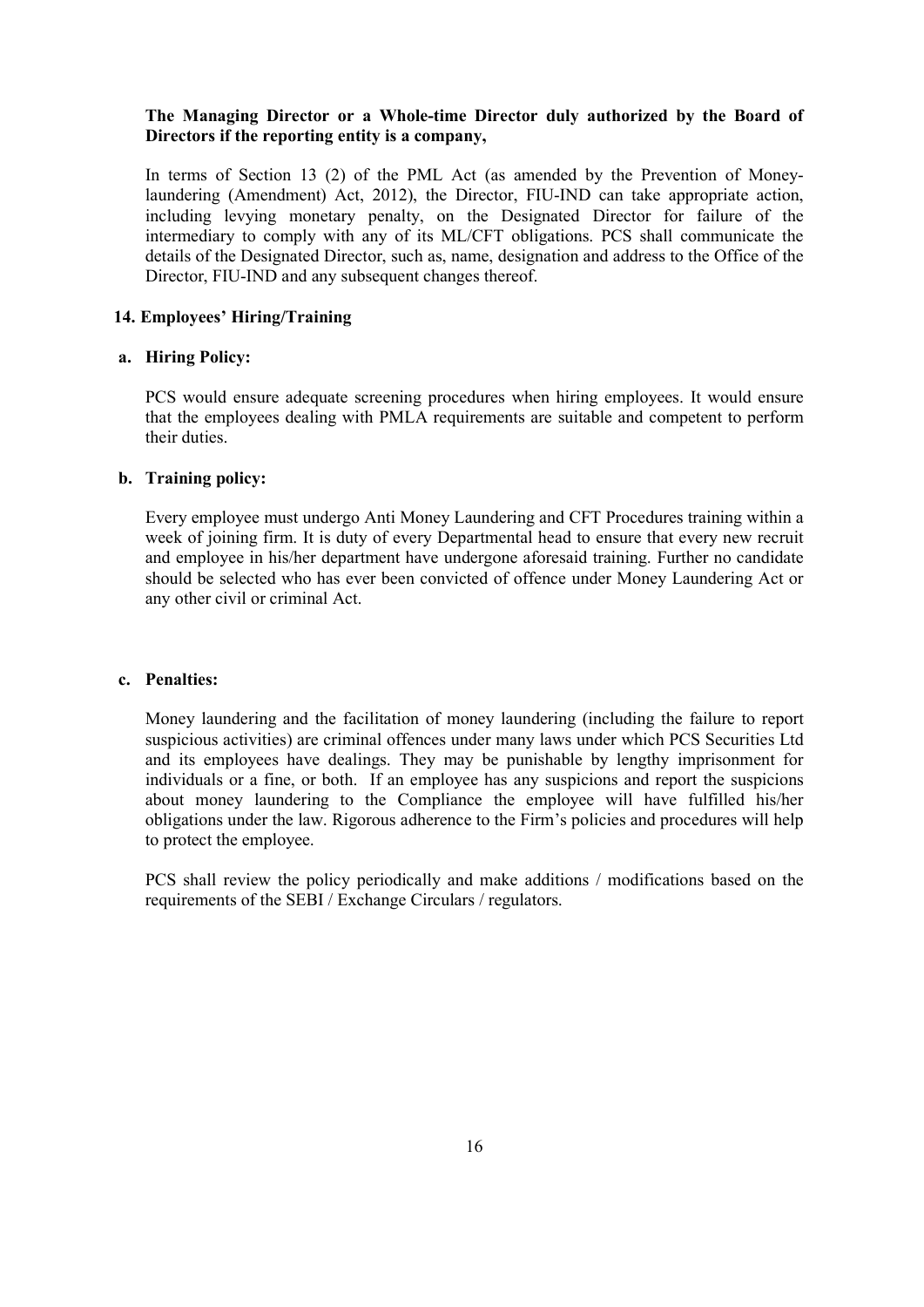**List of key circulars/ directives issued with regard to KYC, CDD, AML and CFT**

# **SCHEDULE I**

| S.<br>No. | <b>Circular</b><br><b>Number</b>                                               | Date of<br><b>Circular</b> | <b>Subject</b>                                                                                                                                                                                                                                                                                                     | <b>Broad area covered</b>                                                                                                                               |
|-----------|--------------------------------------------------------------------------------|----------------------------|--------------------------------------------------------------------------------------------------------------------------------------------------------------------------------------------------------------------------------------------------------------------------------------------------------------------|---------------------------------------------------------------------------------------------------------------------------------------------------------|
| 1.        | SEBI/<br>HO/<br>MIRSD/<br>DOS3/<br>CIR/<br>P/2018/104                          | 04,<br>July<br>2018        | Guidelines<br>Anti-<br>on<br>Laundering<br>Money<br>(AML) Standards and<br>Combating the<br>Financing of Terrorism<br>(CFT) /Obligations of<br><b>Securities</b><br>Market<br><b>Intermediaries</b><br>under<br>the<br>Prevention of Money<br>Laundering Act, 2002<br><b>Rules</b><br>and<br>framed<br>there under | Standards and Combating the<br><b>Financing of Terrorism</b>                                                                                            |
| 2.        | SEBI/<br>HO/<br>FIIC/<br>IMD/<br>CIR/ P/ 2017/<br>068                          | 30,<br>June<br>2017        | Acceptance of e-PAN<br>card for KYC purpose                                                                                                                                                                                                                                                                        | E-PAN issued by CBDT for<br>KYC compliance by FPI                                                                                                       |
| 3.        | HO/<br>SEBI/<br>DP/<br>MRD/<br>CIR/ P/ 2016/<br>134                            | December<br>15, 2016       | Master Circulars for<br>Depositories                                                                                                                                                                                                                                                                               | Opening of BO Accounts                                                                                                                                  |
| 4.        | IMD/<br>CIR/<br>FPIC/<br>123/<br>2016                                          | November<br>17, 2016       | for copy of PAN Card<br>to open accounts of<br><b>FPIs</b>                                                                                                                                                                                                                                                         | Review of requirement   Verification and submission of<br>PAN Card by FPI                                                                               |
| 5.        | CIR/ MIRSD/<br>120 / 2016                                                      | November<br>10, 2016       | Uploading<br>of<br>the<br>existing clients' KYC<br>details<br>with<br>Central<br><b>KYC Records Registry</b><br>(CKYCR) System by<br>the<br>registered<br>intermediaries                                                                                                                                           | Time<br>lines<br>for<br>registered<br>intermediaries in<br>respect of<br>uploading KYC data of the new<br>and existing individual clients<br>with CKYCR |
| 6.        | SEBI/<br>HO/<br>IMD /<br>DF <sub>3</sub> /<br>CIR/<br>P<br>$\prime$<br>2016/84 | September<br>14, 2016      | <b>Master Circular for</b><br><b>Mutual Funds</b>                                                                                                                                                                                                                                                                  | Compliance with AML/ CFT<br>CDD directives of SEBI<br>stipulated in Master Circular<br>dated September 14, 2016                                         |
| 7.        | CIR/ MIRSD/<br>66/2016                                                         | 21,<br>July<br>2016        | Operationalization<br>of<br>Central KYC Records<br>Registry (CKYCR)                                                                                                                                                                                                                                                | Authorization of Central<br>Registry of Securitization and<br>Asset Reconstruction and<br>Security interest of India                                    |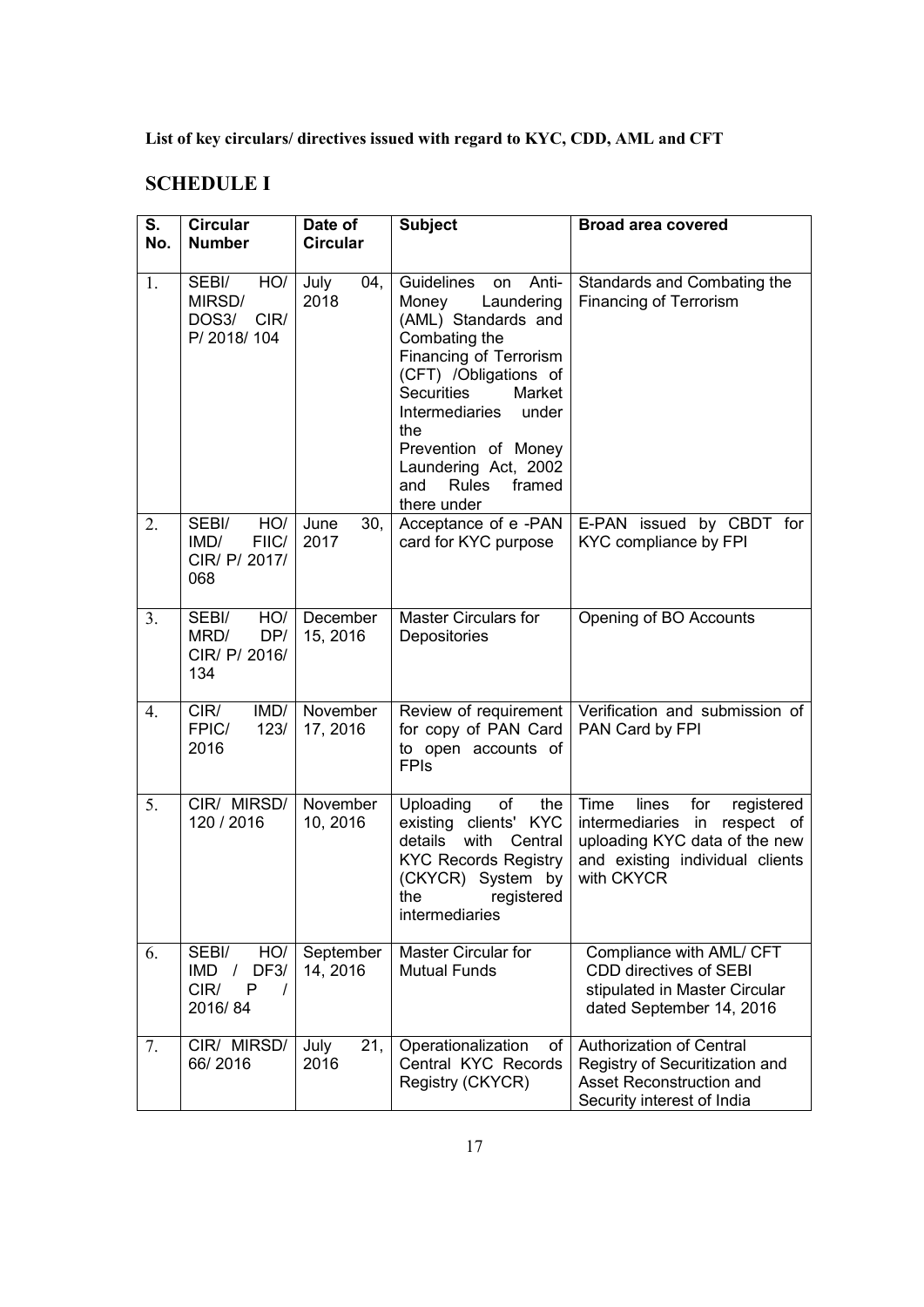|     |                                       |                       |                                                                                                                                                                                                                                                                        | (CERSAI) for receiving, storing,<br>safeguarding, retrieving the<br><b>KYC</b> records and                                                                                                                                                                                                                                                                                                                                                                           |
|-----|---------------------------------------|-----------------------|------------------------------------------------------------------------------------------------------------------------------------------------------------------------------------------------------------------------------------------------------------------------|----------------------------------------------------------------------------------------------------------------------------------------------------------------------------------------------------------------------------------------------------------------------------------------------------------------------------------------------------------------------------------------------------------------------------------------------------------------------|
| 8.  | CIR/<br>IMD/<br>FPI&C/<br>59/<br>2016 | June<br>10,<br>2016   | Your<br>Client<br>Know<br>(KYC) norms for ODI<br>subscribers,<br>transferability of ODIs,<br>reporting of suspicious<br>transactions, periodic<br>review of systems and<br>modified ODI reporting<br>format                                                            | Applicability<br>Indian<br>of<br><b>KYC/AML norms for Client Due</b><br><b>KYC</b><br>Diligence,<br>Review,<br>Suspicious<br>Transactions<br>Report, Reporting of complete<br>transfer<br>trail<br>of<br>ODIs,<br>Reconfirmation<br>ODI<br>of<br>positions, Periodic Operational<br>Evaluation                                                                                                                                                                       |
| 9.  | CIR/ MIRSD/<br>29/2016                | January<br>22, 2016   | Client<br>Your<br>Know<br>Requirements<br>Clarification<br>on<br>voluntary<br>adaptation of Aadhaar<br>based e-KYC process                                                                                                                                             | identification<br>Client<br>and<br>authentication<br>from<br>UIDAI,<br>Investment Limit and mode<br>of payment to Mutual Funds,<br>PAN verification, additional due<br>diligence in case of material<br>difference in information                                                                                                                                                                                                                                    |
| 10. | CIR/<br>IMD/<br>FIIC/<br>11/<br>2014  | June<br>16,<br>2014   | Client<br>Your<br>Know<br>(KYC)<br>requirements<br>for Foreign Portfolio<br>Investors (FPIs)                                                                                                                                                                           | Process to be followed by<br>DDPs to share the relevant<br>KYC documents of FPIs with<br>the<br>banks<br>and<br>record<br>of<br>transfer of documents                                                                                                                                                                                                                                                                                                                |
| 11. | CIR/ MIRSD/<br>1/2014                 | March<br>12,<br>2014  | Anti-Money<br>Laundering/Countering<br>the<br>Financing<br>of<br>Terrorism (AML/CFT)<br>Obligations<br>оf<br><b>Securities</b><br>Market<br><b>Intermediaries</b><br>under<br>of<br>the<br>Prevention<br>Money laundering<br>Act, 2002 and Rules<br>framed there under | Consequential<br>modifications<br>and<br>additions<br>to<br>Master<br>Circular CIR/ ISD/ AML/ 3/<br>2010<br>dated<br>December<br>31,<br>2010<br>in<br>respect<br>of<br><b>Risk</b><br>Assessment, Reliance on third<br>party for carrying out Client<br>Due Diligence (CDD), Record<br>keeping requirements, Records<br>of information reported to the<br>Director, Financial Intelligence<br>Unit<br>India<br>(FIU-IND),<br>Appointment of<br>a Designated Director |
| 12. | CIR/ MIRSD/<br>13/2013                | December<br>26, 2013  | Client<br>Know<br>Your<br>requirements                                                                                                                                                                                                                                 | Shifting of certain information in<br>Section C of Part I to Part II of<br>the AOF, information required<br>to be captured in the systems<br>of KRAs                                                                                                                                                                                                                                                                                                                 |
| 13. | CIR/ MIRSD/<br>09/2013                | October 8,<br>2013    | Client<br>Your<br>Know<br>Requirements                                                                                                                                                                                                                                 | Acceptance of e-KYC service<br>launched by UIDAI as a valid<br>process for KYC verification                                                                                                                                                                                                                                                                                                                                                                          |
| 14. | CIR/ MIRSD/<br>07 / 2013              | September<br>12, 2013 | Client<br>Your<br>Know<br>Requirements<br>for                                                                                                                                                                                                                          | modification<br>Partial<br>the<br>to<br>of<br>No<br>provisions<br>circular                                                                                                                                                                                                                                                                                                                                                                                           |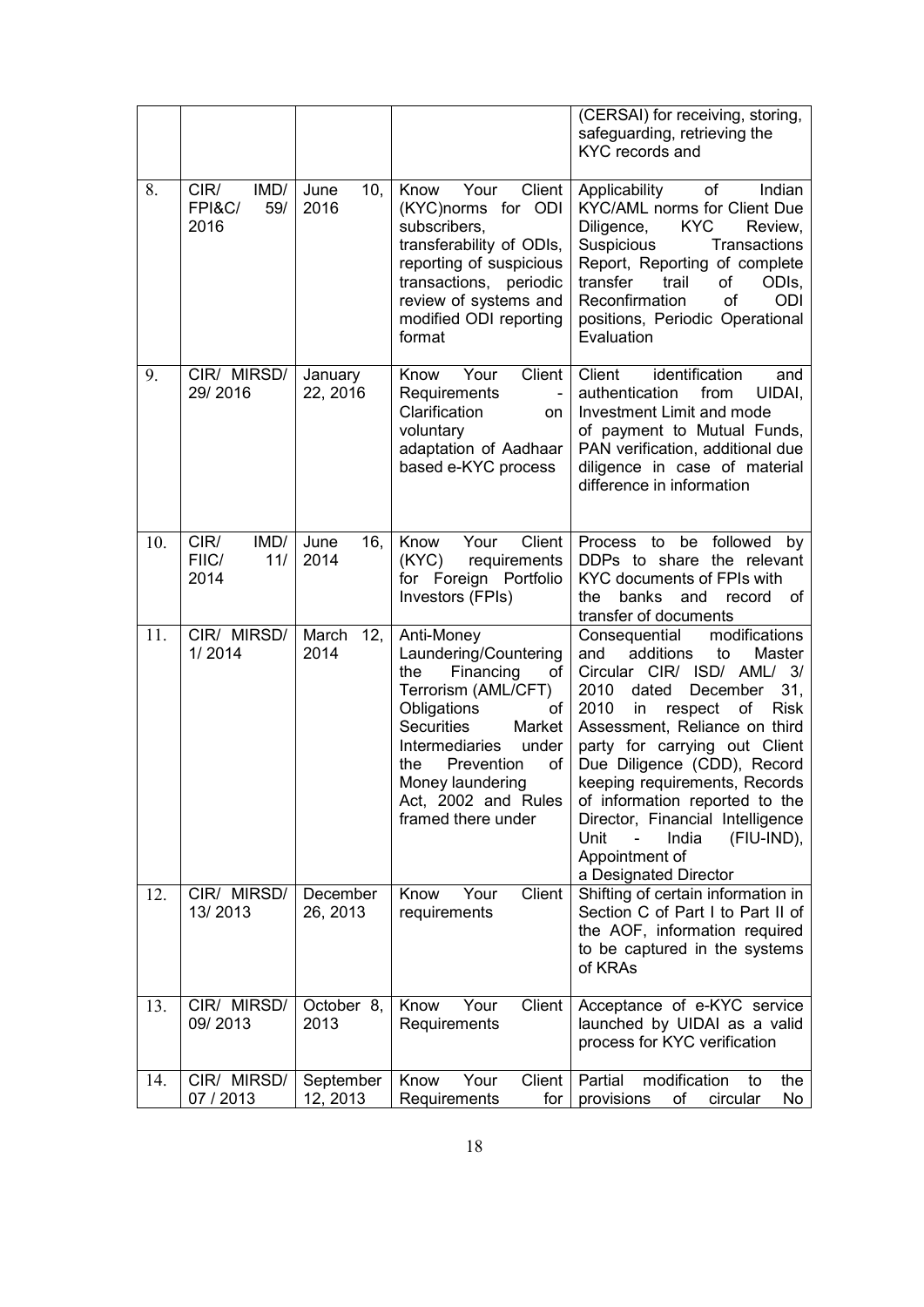|            |                                          |                                  | Eligible<br>Foreign<br>Investors                                                                                                                                           | CIR/MIRSD/ 11 /2012 dated<br>September 5, 2012,<br>Classification of Eligible foreign<br>investing<br>under<br>investors<br>Portfolio Investment Scheme<br>('PIS') route as Category I, II<br>and III                                                                                                                                              |
|------------|------------------------------------------|----------------------------------|----------------------------------------------------------------------------------------------------------------------------------------------------------------------------|----------------------------------------------------------------------------------------------------------------------------------------------------------------------------------------------------------------------------------------------------------------------------------------------------------------------------------------------------|
| 15.        | CIR /MIRSD/<br>4/2013                    | March 28,<br>2013                | Amendment to SEBI<br>{(Know Your Client)<br>Registration<br>Agency}<br>Regulations,<br>2011<br>and<br>relevant<br>circulars                                                | Modification of circulars dated<br>December 23, 2011<br>and April 13, 2012, to the<br>extent of requirement<br>for<br>original<br><b>KYC</b><br>sending<br>documents of the clients to the<br><b>KRA</b>                                                                                                                                           |
| 16.        | CIR/ MIRSD/<br>2/2013                    | January<br>24, 2013              | <b>Guidelines</b><br>on<br>Identification<br>of<br><b>Beneficial Ownership</b>                                                                                             | Client Due Diligence to identify<br>verify the identity of<br>and<br>persons who beneficially own<br>the<br>control<br>securities<br>or<br>account for clients other than<br>individuals or trusts and client<br>which is a trust. Exemption in<br>of listed companies,<br>case<br>Applicability<br>for<br>foreign<br>investors and Implementation |
| 17.        | CIR/ MIRSD/<br>01/2013                   | January<br>04, 2013              | Rationalization<br>process for obtaining<br>PAN by Investors                                                                                                               | Verification the PAN of clients<br>online at<br>the<br>Income<br>Тах<br>website                                                                                                                                                                                                                                                                    |
| 18.        |                                          |                                  |                                                                                                                                                                            |                                                                                                                                                                                                                                                                                                                                                    |
|            | CIR/ MIRSD/<br>11/2012                   | September<br>5, 2012             | Know<br>Your<br>Client<br>Requirements                                                                                                                                     | Clarifications<br>for<br>Foreign<br><b>Investors</b><br>viz.<br>Flls,<br>Sub<br>Accounts<br>and<br>QFIs<br>w.r.t.<br><b>SEBI</b><br>implementation<br>of<br>circulars no. CIR /MIRSD/ 16/<br>2011 dated August 22, 2011<br>and MIRSD/ SE/ Cir-21/ 2011<br>dated October 5, 2011 on know<br>your client norms                                       |
| 19.        | CIR/ MIRSD/<br>09/2012                   | August 13,<br>2012               | Aadhaar<br>Letter<br>as<br>Proof of Address for<br>Your<br>Client<br>Know<br>(KYC) norms.                                                                                  | Admissibility of Aadhaar letter<br>issued by UIDAI as Proof of<br>Address in<br>addition<br>to<br>its<br>presently being recognized as<br>Proof of Identity                                                                                                                                                                                        |
| 20.<br>21. | MIRSD/ Cir-5<br>/ 2012<br>MIRSD/<br>Cir- | April<br>13,<br>2012<br>December | Uploading<br>of<br>the<br>existing clients'<br><b>KYC</b><br>details in<br>the<br><b>KYC</b><br>Registration<br>Agency (KRA) system<br>by the intermediaries<br>Guidelines | Process to avoid duplication of<br>KYC, guidelines for uploading<br>the KYC data of the existing<br>Schedule<br>for<br>clients,<br>implementation<br>Guidelines for Intermediaries,                                                                                                                                                                |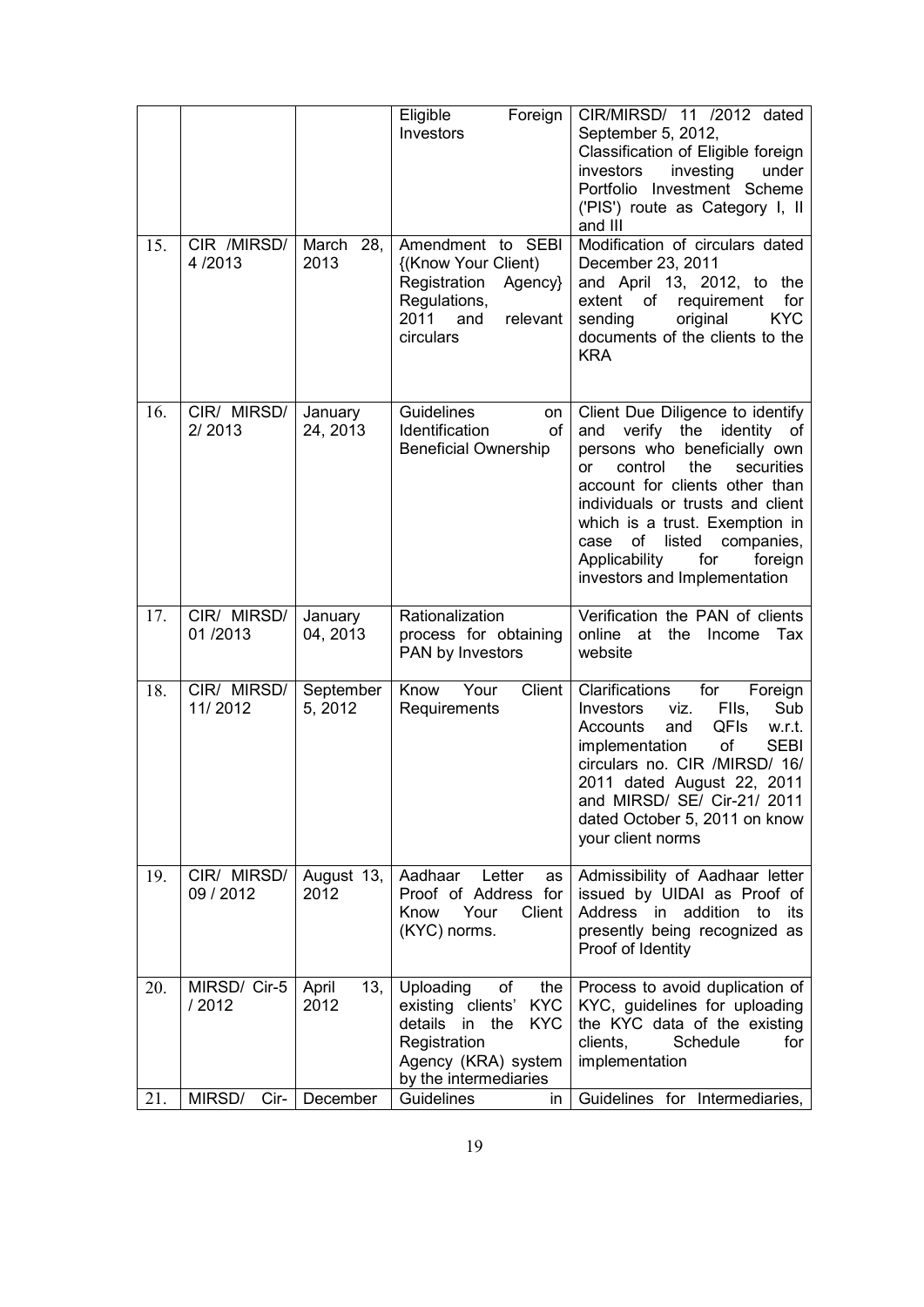|     | 26 / 2011                           | 23, 2011             | pursuance of the SEBI<br><b>KYC</b><br>Registration<br>Agency (KRA)<br>Regulations, 2011 and<br>In-Person<br>for<br>Verification (IPV) | Guidelines<br>for KRAs, Guidelines w.r.t In-<br>Person Verification (IPV)                                                                                                                                                                                                                      |
|-----|-------------------------------------|----------------------|----------------------------------------------------------------------------------------------------------------------------------------|------------------------------------------------------------------------------------------------------------------------------------------------------------------------------------------------------------------------------------------------------------------------------------------------|
| 22. | MIRSD/<br>Cir-<br>23/2011           | December<br>2, 2011  | <b>Securities</b><br>The<br>and<br>Exchange<br>Board<br>of<br>(KYC<br>India<br><b>Registration Agency)</b><br>Regulations, 2011.       | Centralization<br>of<br>the<br>KYC.<br>records to avoid duplication of<br><b>KYC</b> process                                                                                                                                                                                                   |
| 23. | CIR/ MIRSD/<br>22/2011              | October<br>25, 2011  | 'In-person' verification<br>(IPV) of clients<br>by<br>subsidiaries of stock<br>exchanges, acting as<br>stock brokers                   | Clarification<br>ultimate<br>w.r.t<br>for<br>responsibility<br>'in-person'<br>verification                                                                                                                                                                                                     |
| 24. | MIRSD/ SE/<br>Cir-21/2011           | October 5,<br>2011   | Uniform Know Your<br>(KYC)<br>Client<br>Requirements for the<br><b>Securities Markets</b>                                              | Clarification w.r.t different KYC<br>forms<br>used<br>by<br>Market<br>Intermediaries, Guidelines for<br>KYC form capturing the basic<br>details about the client and<br>additional details specific to the<br>of<br>activity of<br>area<br>the<br>intermediary being obtained                  |
| 25. | CIR/ MIRSD/<br>16/2011              | August<br>22, 2011   | Simplification<br>and<br>Rationalization<br>of<br>Trading<br>Account<br><b>Opening Process</b>                                         | Client<br>account<br>opening<br>Client<br>Process,<br>Account<br>Opening<br>Form,<br>Rights<br>&<br>Obligations of stock broker,<br>sub-broker<br>and<br>client<br>for<br>trading on exchanges Uniform<br>Risk Disclosure Documents,<br>Guidance Note detailing Do's<br>and Don'ts for trading |
| 26. | ISD/<br>CIR/<br>AML/ 3/ 2010        | December<br>31, 2010 | Circular<br>Master<br>on<br>AML/CFT                                                                                                    | Anti - Money Laundering (AML)<br>Standards/ Combating the<br>Financing of Terrorism (CFT) /<br>Obligations<br>of<br><b>Securities</b><br>Market Intermediaries<br>under<br>$\circ$ f<br>the<br>Prevention<br>Money<br>Laundering Act,<br>2002<br>and<br>Rules framed there under               |
| 27. | MRD/<br>CIR/<br>DP / 37/2010        | December<br>14, 2010 | third<br>Acceptance<br>of<br>address<br>party<br>as<br>correspondence<br>address                                                       | Capturing of address other<br>than that of the BO as the<br>correspondence address.                                                                                                                                                                                                            |
| 28. | CIR/<br>MRD/<br>DMS/<br>13/<br>2010 | August 31,<br>2010   | Guidelines<br>the<br>on<br>Execution of Power of<br>Attorney by the Client<br>favour<br><b>Stock</b><br>of<br>in.                      | Clarifications on the Execution<br>of the POA by the client                                                                                                                                                                                                                                    |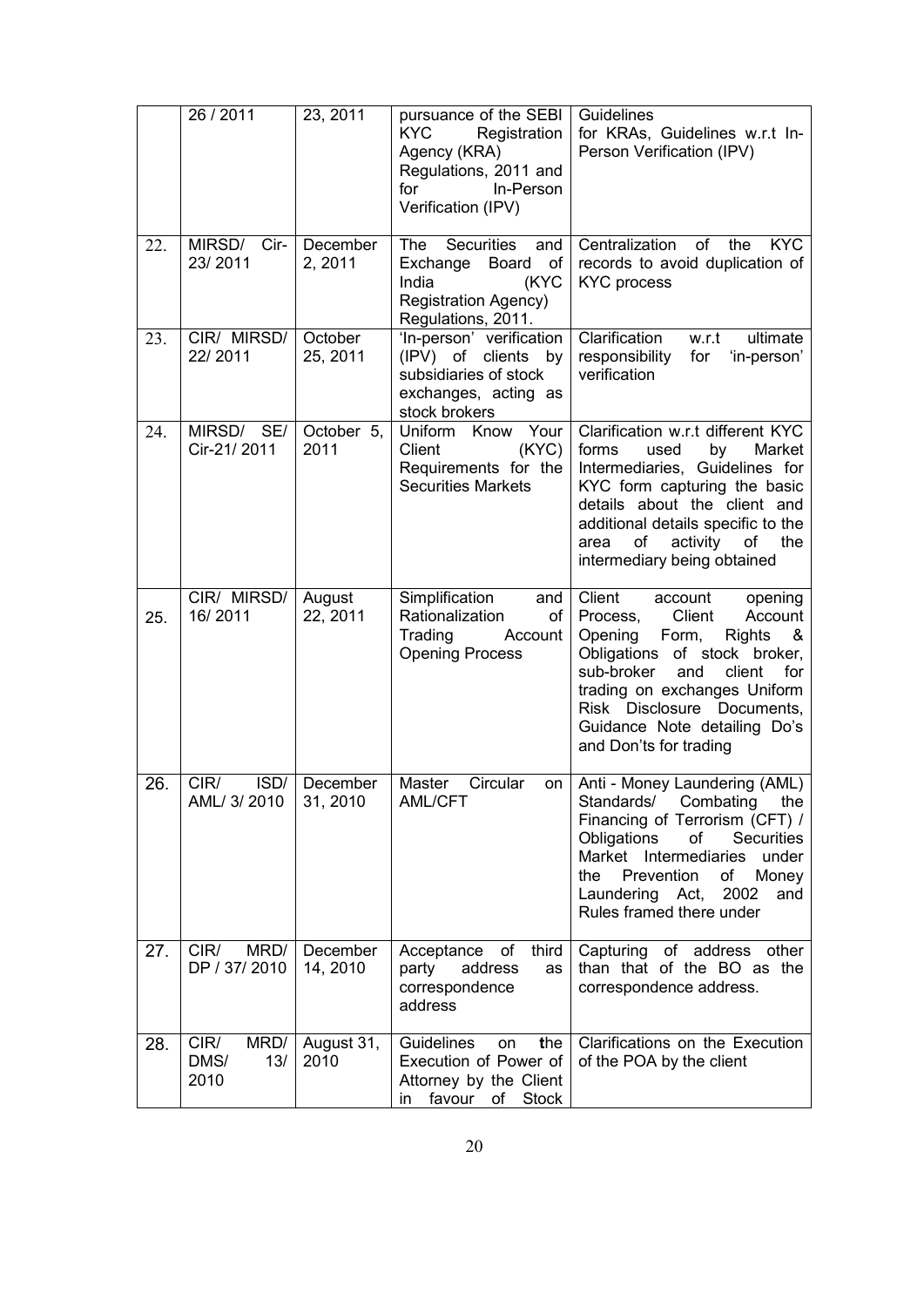|     |                                     |                         | Broker/DP                                                                                                                         |                                                                                                                                                                                                                                                                                                      |
|-----|-------------------------------------|-------------------------|-----------------------------------------------------------------------------------------------------------------------------------|------------------------------------------------------------------------------------------------------------------------------------------------------------------------------------------------------------------------------------------------------------------------------------------------------|
| 29. | CIR/<br>MRD/<br>13/<br>DMS/<br>2010 | April 23,<br>2010       | <b>Guidelines</b><br>the<br>on<br>Execution of Power of<br>Attorney by the Client<br>favour of<br><b>Stock</b><br>in<br>Broker/DP | Guidelines on the Execution of<br>Power of Attorney by the Client                                                                                                                                                                                                                                    |
| 30. | CIR/<br>ISD/<br>AML/ 2/ 2010        | <b>June 14,</b><br>2010 | Additional<br>Requirements<br>for <sub>l</sub><br>AML/ CFT                                                                        | Additional<br>Requirements<br>on<br>retention<br>of<br>documents,<br>monitoring, tipping off, updation<br>records<br>οf<br>and<br>other<br>clarifications.                                                                                                                                           |
| 31. | CIR/<br>ISD/<br>AML/ 1/ 2010        | February<br>12,<br>2010 | Master Circular -AML/<br><b>CFT</b>                                                                                               | Framework<br>for<br>AML/<br><b>CFT</b><br>including procedures for CDD,<br>client<br>identification,<br>record<br>keeping & retention, monitoring<br>and reporting of STRs                                                                                                                           |
| 32. | SEBI/<br>MIRSD/Cir<br>No.02/2010    | January<br>18,<br>2010  | Mandatory<br>Requirement<br>of<br>in-<br>person verification of<br>clients.                                                       | In-person verification done for<br>opening<br>beneficial<br>owner's<br>account by a DP will hold good<br>for opening trading account for<br>a stock broker and vice versa,<br>if the DP and the stock broker<br>is the same entity or if one of<br>them<br>is<br>the<br>holding<br>or<br>subsidiary. |
| 33. | ISD/<br>AML/<br>CIR-2/2009          | October<br>23,<br>2009  | <b>CFT</b><br><b>Directives</b><br>on<br>Unlawful<br>under<br>Activities (Prevention)<br>Act, 1967                                | Procedure to be followed for<br>freezing<br>of<br>the<br>assets<br>of<br>individual or entities engaged in<br>terrorism                                                                                                                                                                              |
| 34. | ISD/<br>AML/<br>CIR-1/2009          | September<br>01, 2009   | Additional AML/ CFT<br>obligations<br>of<br>Intermediaries<br>under<br>PMLA, 2002 and rules<br>framed                             | Additional<br>AML/<br><b>CFT</b><br>requirements and clarifications<br>thereon                                                                                                                                                                                                                       |
| 35. | AML/<br>ISD/<br>CIR-<br>1/2008      | December<br>19, 2008    | Circular<br>Master<br>on<br>AML/ CFT directives                                                                                   | AML/<br>Framework<br>for<br><b>CFT</b><br>including procedures for CDD,<br>client<br>identification,<br>record<br>keeping & retention, monitoring<br>and reporting of suspicious<br>transactions.                                                                                                    |
| 36. | MIRSD/<br>DPSIII/<br>130466/2008    | July 2,<br>2008         | verification<br>In-Person<br>of clients<br>by stock-<br><b>brokers</b>                                                            | Responsibility of stock brokers<br>ensure<br>to<br>in<br>person<br>verification by its own staff.                                                                                                                                                                                                    |
| 37. | MRD/<br>DoP/<br>Cir-20/2008         | June 30,<br>2008        | Mandatory<br><b>Requirement of PAN</b>                                                                                            | Exception for certain classes of<br>persons from PAN being the<br>sole identification number for                                                                                                                                                                                                     |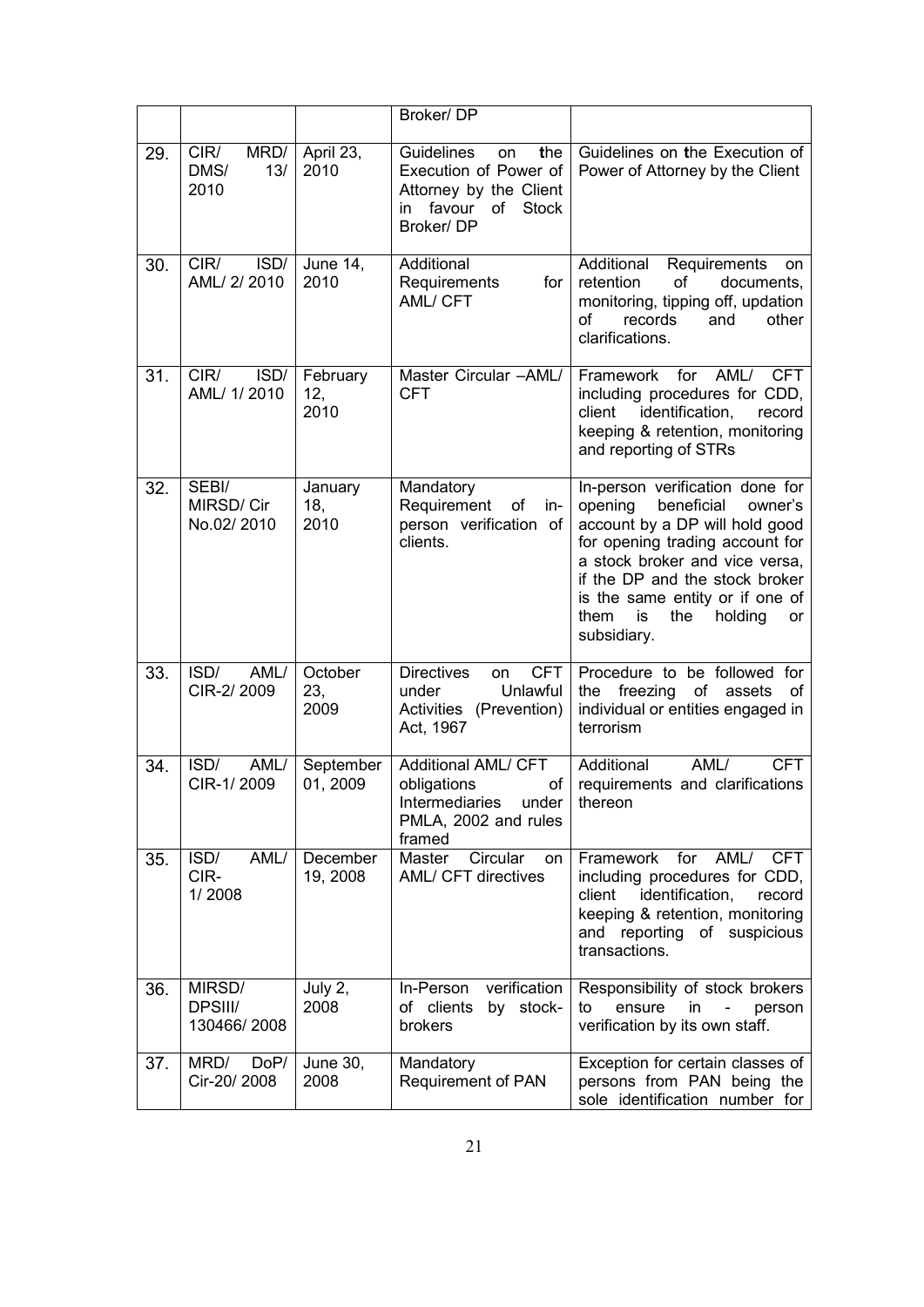|     |                                                        |                        |                                                                                                    | all participants trading in the<br>securities market.                                                                                                                          |
|-----|--------------------------------------------------------|------------------------|----------------------------------------------------------------------------------------------------|--------------------------------------------------------------------------------------------------------------------------------------------------------------------------------|
| 38. | F.No.47/<br>2006/<br>ISD/<br>SR/122539                 | April 4,<br>2008       | In-person verification<br>of BO's when opening<br>demat accounts                                   | In-person verification<br>to<br>be<br>carried<br>out<br>by<br>staff<br>of<br>depository participant.                                                                           |
| 39. | MRD/<br>DoP/<br>Cir- 20/ 2008                          | April 3,<br>2008       | from<br>Exemption<br>mandatory<br>requirement of PAN.                                              | Exemption<br>for<br>investors<br>residing in the State of Sikkim<br>from PAN<br>being<br>the<br>sole<br>identification number for trading<br>in the securities market.         |
| 40. | F.No.47-<br>2006<br>$/$ ISD $/$<br>SR/ 118153/<br>2008 | February<br>22, 2008   | In-Person verification<br>clients<br>οf<br>by<br>depositories                                      | Clarification on various topics<br>relating<br>to<br>ʻin<br>person'<br>verification of BOs at the time<br>of opening demat accounts                                            |
| 41. | DoP/<br>MRD/<br>Dep/ Cir- 12/<br>2007                  | September<br>7,2007    | <b>KYC</b><br><b>Norms</b><br>for $ $<br>Depositories                                              | Proof of Identity (POI) and<br>Proof of Address (POA) for<br>opening a Beneficiary Owner<br>(BO) Account for non - body<br>corporates                                          |
| 42. | MRD/<br>DoP/<br>Cir-05/2007                            | April 27,<br>2007      | PAN to be the sole<br>identification<br>number<br>for all transactions in<br>the securities market | Mandatory requirement of PAN<br>for participants transacting in<br>the securities market.                                                                                      |
| 43. | /CIR/<br><b>ISD</b><br>RR/ AML/ 2/<br>06               | March 20,<br>2006      | PMLA Obligations Of<br>intermediaries in terms<br>of Rules notified there<br>under                 | Procedure for maintaining and<br>preserving records, reporting<br>requirements and formats of<br>reporting cash transactions and<br>suspicious transactions                    |
| 44. | ISD/<br>CIR/<br><b>RR/ AML/ 1/</b><br>06               | January<br>18,<br>2006 | <b>Directives</b><br><b>AML</b><br>on<br>Standards                                                 | Framework for AML and CFT<br>including<br>policies<br>and<br>procedures,<br>Client<br>Due<br>Diligence requirements, record<br>keeping, retention, monitoring<br>and reporting |
| 45. | SEBI/<br>MIRSD/DPS<br>Cir-31/<br>1/<br>-<br>2004       | August 26,<br>2004     | Uniform Documentary<br>Requirements<br>for<br>trading                                              | Uniform KYC<br>Requirements<br>for trading<br>documentary<br>requirements<br>for trading<br>on different<br>segments<br>and<br>exchanges                                       |
| 46. | MRD/<br>DoP/<br>Dep/ Cir- 29/<br>2004                  | August 24,<br>2004     | Proof of Identity (POI)<br>and Proof of Address<br>(POA) for<br>opening a Beneficiary              | Broadening the list of<br>documents that may be<br>accepted as Proof of Identity<br>(POI) and/or Proof of Address                                                              |